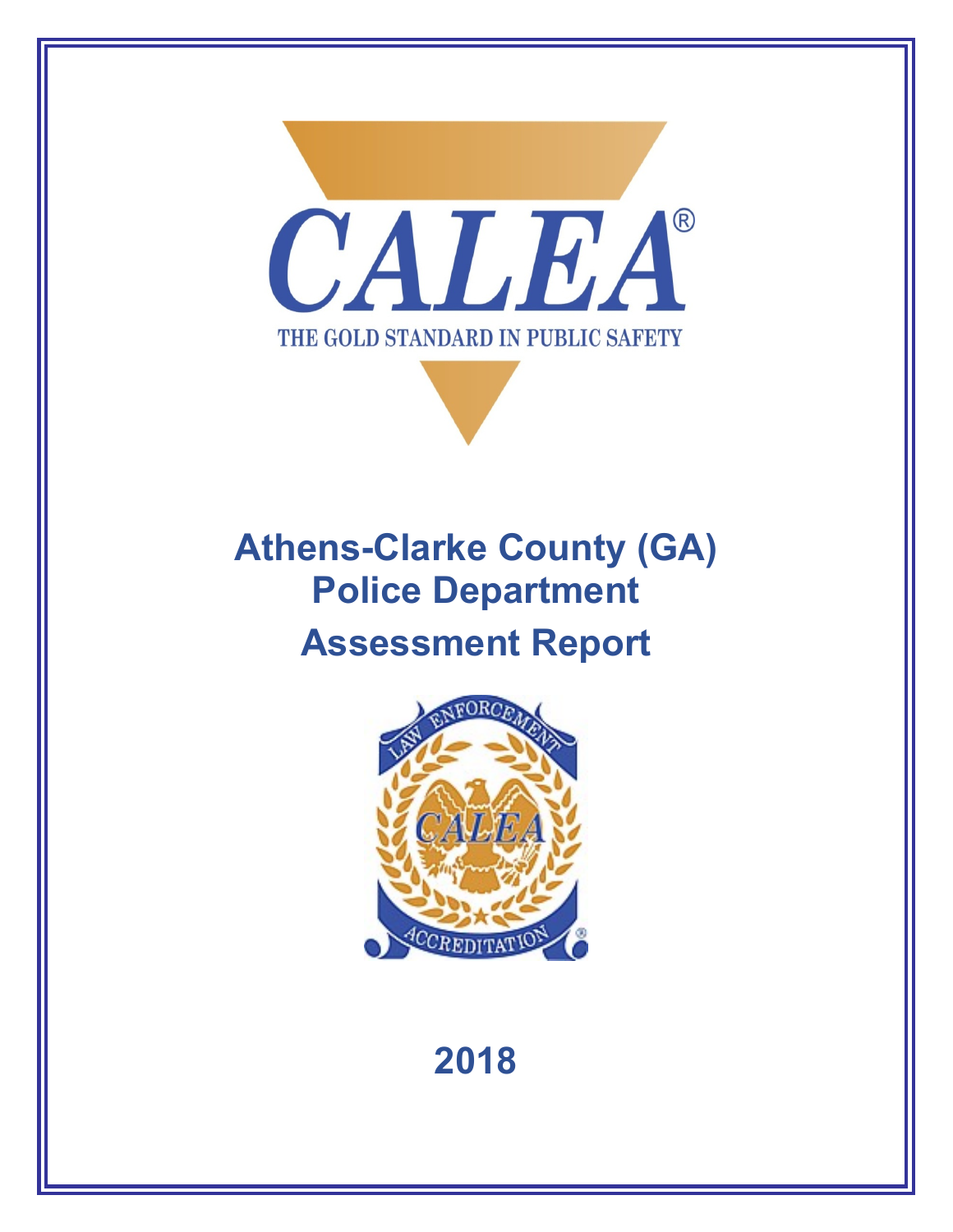#### **Athens-Clarke (GA) County Police Department Assessment Report April 2018**

## **Table of Contents**

| <b>Section</b> |                                                                                                                                                                                                                                                                                                                                                                         | Page                                                                                |
|----------------|-------------------------------------------------------------------------------------------------------------------------------------------------------------------------------------------------------------------------------------------------------------------------------------------------------------------------------------------------------------------------|-------------------------------------------------------------------------------------|
| A              | Agency name, CEO, AM                                                                                                                                                                                                                                                                                                                                                    | 1                                                                                   |
| в              | <b>Assessment dates</b>                                                                                                                                                                                                                                                                                                                                                 | 1                                                                                   |
| С              | Assessment team                                                                                                                                                                                                                                                                                                                                                         | 1                                                                                   |
| D              | Program Manager<br><b>Type of Assessment</b>                                                                                                                                                                                                                                                                                                                            | 1<br>1                                                                              |
| Ε              | <b>Community and Agency Profile</b><br><b>Community Profile</b><br><b>Agency Profile</b><br>Demographics<br><b>Future Issues</b><br><b>CEO Biography</b>                                                                                                                                                                                                                | 1<br>1<br>$\begin{array}{c}\n2 \\ 2 \\ 3 \\ 3\n\end{array}$                         |
| F              | <b>Public Information</b><br><b>Public Information Session</b><br><b>Telephone Contacts</b><br>Correspondence<br>Media Interest<br><b>Public Information Material</b><br><b>Community Outreach Contacts</b>                                                                                                                                                             | 3<br>4<br>4<br>4<br>4<br>4<br>5                                                     |
| G              | <b>Essential Services</b><br>Chapters $1 - 17$<br><b>Biased Based Profiling</b><br>Use of Force<br>Chapters $21 - 35$<br>Grievances<br><b>Discipline</b><br>Recruitment<br>Training<br>Promotions<br>Chapters $41 - 61$<br><b>Crime Statistics and Calls for</b><br>Service<br><b>Vehicle Pursuits</b><br>Critical Incidents, Special<br><b>Operations and Homeland</b> | 5<br>5<br>6<br>$\overline{7}$<br>10<br>12<br>12<br>13<br>14<br>15<br>16<br>19<br>20 |
|                | Security                                                                                                                                                                                                                                                                                                                                                                | 21                                                                                  |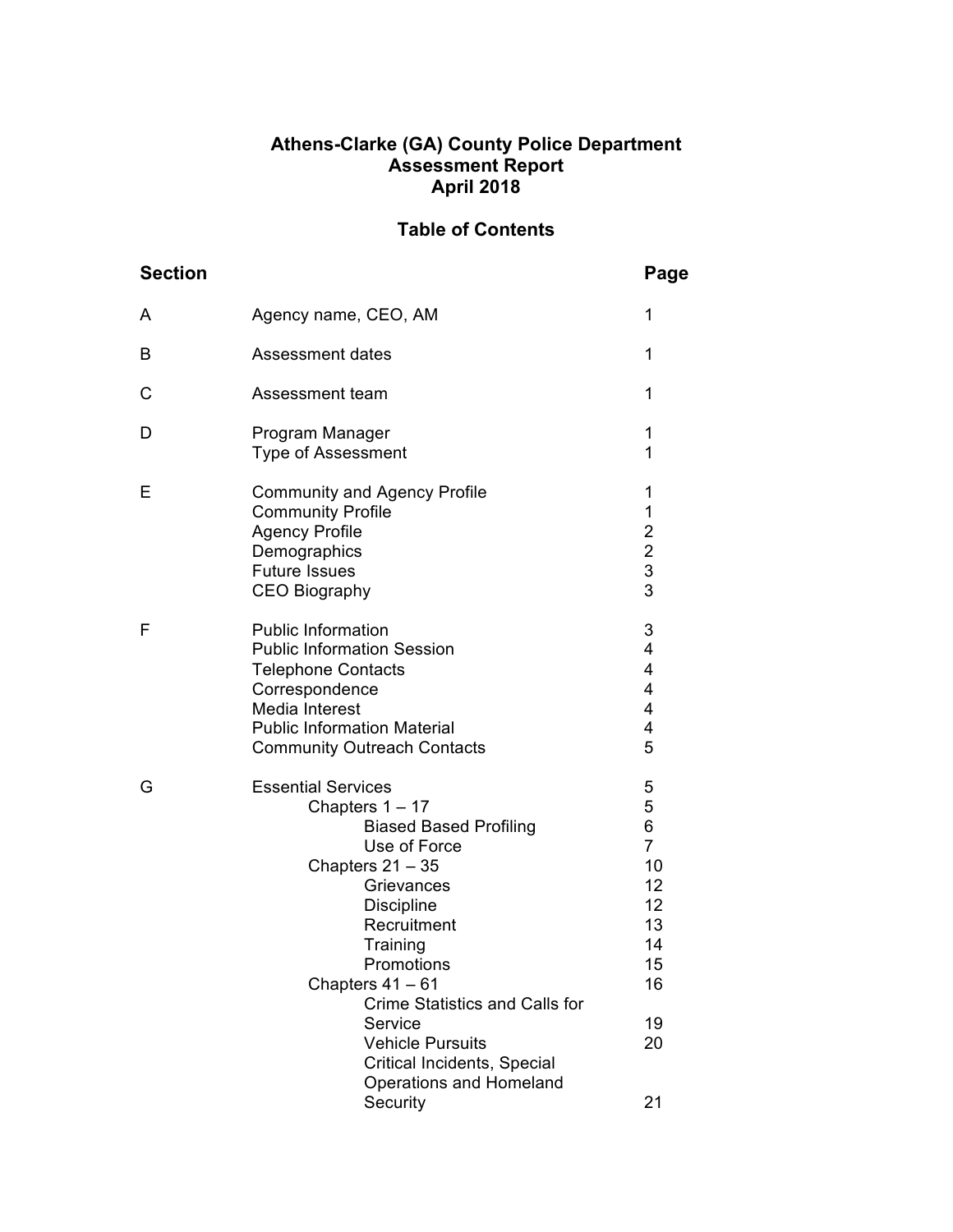|              | <b>Internal Affairs</b><br>Chapters $70 - 84$ | 21<br>22 |
|--------------|-----------------------------------------------|----------|
| H            | <b>Standards Issues Discussion</b>            | 25       |
| $\mathbf{I}$ | 20 Percent Standards                          | 25       |
| J            | <b>Future Performance/Review Issues</b>       | 25       |
| K            | Table: Standards Summary                      | 25       |
|              | Summary                                       | 26       |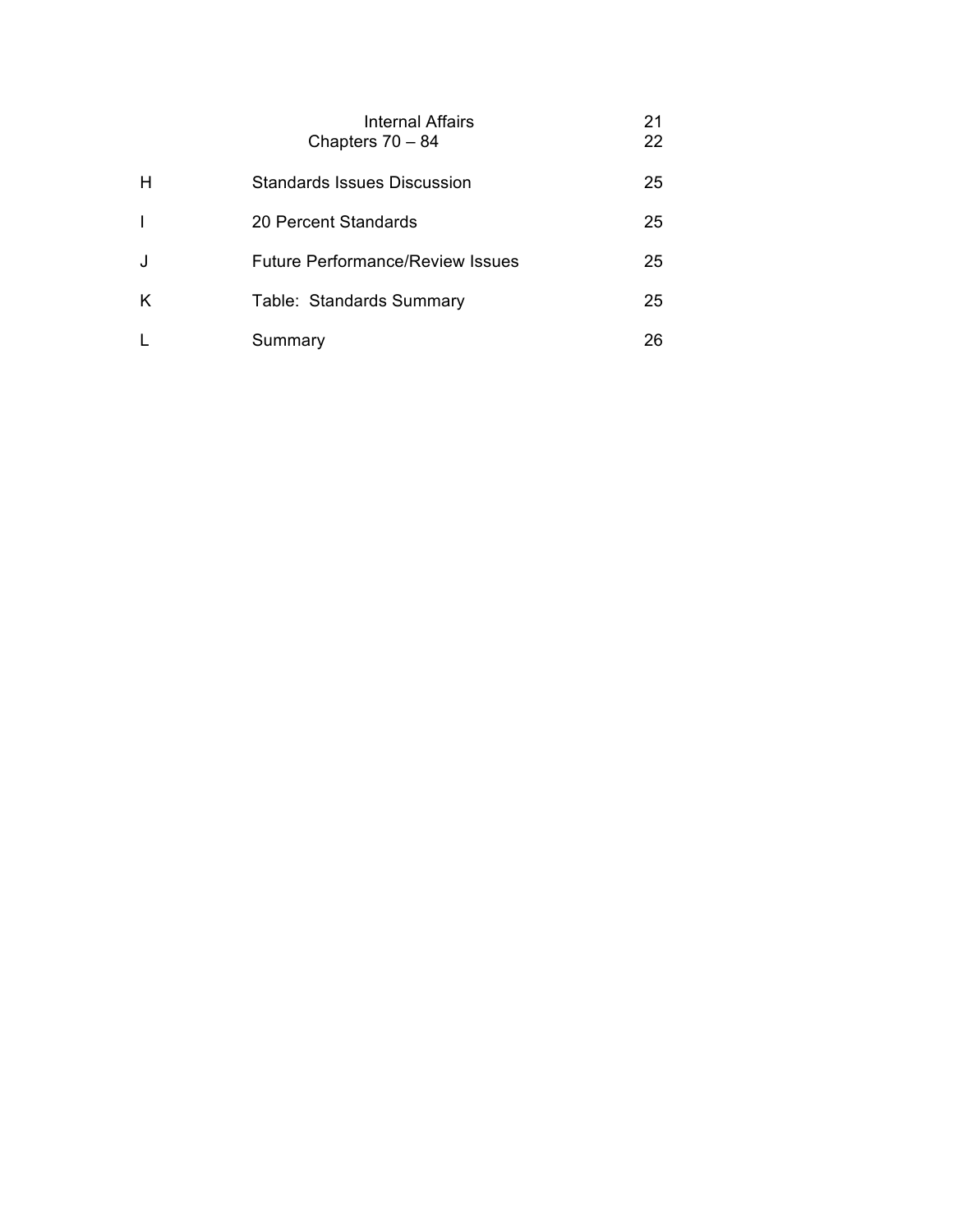## **A. Agency name, CEO and AM**

Athens-Clarke (GA) County Police Department 3035 Lexington Road Athens, Georgia 30605

R. Scott Freeman, Ph.D. Chief of Police Katrina Taylor, Accreditation Manager

## **B. Dates of the On-Site Assessment**:

March 26-29, 2018

## **C. Assessment Team**:

- 1. Team Leader: Paul Baggett **Director** Polk County Sheriff's Office 1891 Jim Keene Boulevard Winter Haven, FL 33880 (863) 298.6273 pbaggett@polksheriff.org
- 2. Team Member: Aimee Haley Lieutenant Columbus Division of Police 120 Marconi Boulevard Columbus, OH 43215 (770) 385.2199 AHaley@clumbuspolice.org

## **D. CALEA Program Manager and Type of On-site**:

Vince Dauro

9th reaccreditation, C size 318 personnel, authorized sworn 254 and 64 non-sworn, 5th edition Law Enforcement Advanced Accreditation.

PowerDMS

#### **E. Community and Agency Profile:**

#### **1. Community profile**

Athens-Clarke County is comprised of 125 square miles and is the smallest in landmass of Georgia's 159 counties. It was the twenty-fifth county created in the state and is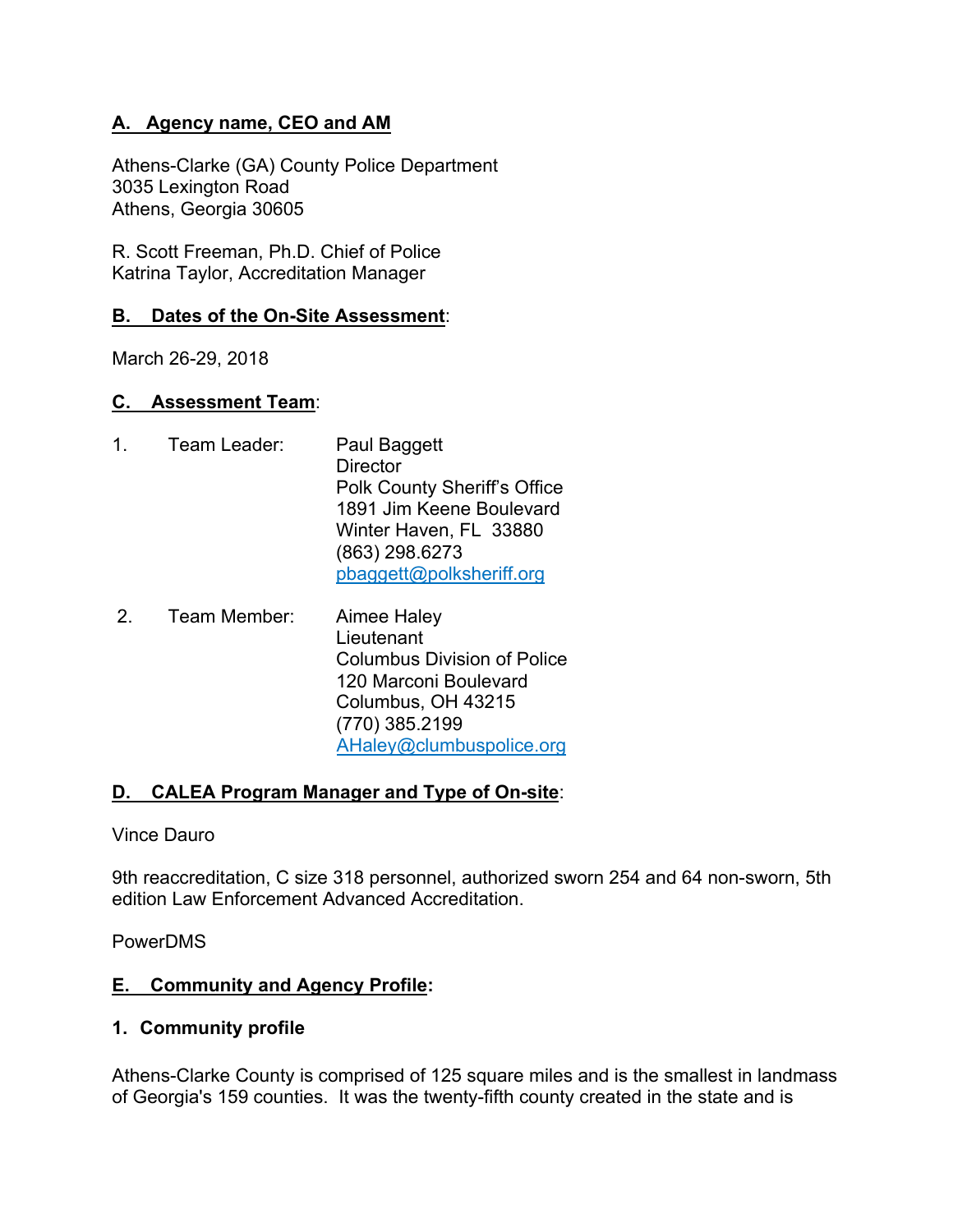located roughly 65 miles Northeast of Atlanta. The University of Georgia was founded in 1785 as the nation's first land-grant institution and is located in Athens-Clarke County. In 1990, the citizens of the City of Athens and Clarke County voted to unify their governments. In doing so, Athens-Clarke County became the second consolidated government in Georgia and the 28th in the nation. In 2015, The Athens-Clarke County Planning Department estimated the population at 123,967.

The Athens-Clarke County governing body is composed of an elected mayor and 10 elected commissioners from different geographical districts. The mayor and commissioners serve four-year staggered terms. A manager is appointed by the mayor and commission to oversee the day-to-day operations. The chief of police is appointed by and reports to the county manager.

## **2. Agency profile**

The Athens-Clarke County Police Department is the eighth largest police department in Georgia. The agency provides all the customary law enforcement services of a large contemporary police department. Housed in the Office of the Chief are Human Resources, Planning and Research, Budget, Accreditation, Public Information, and Professional Standards. The officers assigned to the Patrol Division provide the initial response to request for service. The Criminal Investigations Division completes followup investigative work on property and person crimes. The Special Operations Division consists of specialty units such as Crime Suppression, Traffic Enforcement and the Drug Task Force. The Support Services Division maintains records, computer services, property and evidence. The Community Outreach Division plans and hosts events and participates with other community groups to encourage positive interactions between agency members and the community. The call answering and dispatching services are accomplished through the agency's CALEA accredited 911-Communications Center.

#### **3. Demographics**

The demographic composition of the service area and agency are represented in the following table:

|           |            |     |           | -300 |     | -- 1- -         |                 |    |     |                 |                | Prior           |
|-----------|------------|-----|-----------|------|-----|-----------------|-----------------|----|-----|-----------------|----------------|-----------------|
|           |            |     |           |      |     |                 | Current         |    |     | Prior           |                | Assessment      |
|           |            |     |           |      |     | Current         | Female          |    |     | Assessment      |                | Female          |
|           | Service    |     | Available |      |     | Sworn           | Sworn           |    |     | Sworn           |                | Sworn           |
|           | Population |     | Workforce |      |     | <b>Officers</b> | <b>Officers</b> |    |     | <b>Officers</b> |                | <b>Officers</b> |
|           | #          | %   | #         | $\%$ | #   | %               | #               | %  | #   | %               | #              | %               |
| Caucasian | 69,836     | 56  | 37,997    | 61   | 198 | 85              | 19              | 8  | 190 | 83              | 21             | 9               |
| African-  |            |     |           |      |     |                 |                 |    |     |                 |                |                 |
| American  | 34,918     | 28  | 15,565    | 25   | 26  | 11              | 3               |    | 32  | 14              | $\overline{2}$ |                 |
| Hispanic  | 13,718     | 11  | 5,603     | 9    |     | 3               | 2               |    | 6   | 3               | $\Omega$       | 0               |
| Other     | 6,235      | 5   | 3,113     | 5    | 3   |                 |                 | 0  |     | $\Omega$        | $\Omega$       | $\mathbf{0}$    |
| Total     | 124,707    | 100 | 62,258    | 100  | 234 | 100             | 25              | 11 | 229 | 100             | 23             | 10              |

#### **Demographics Report**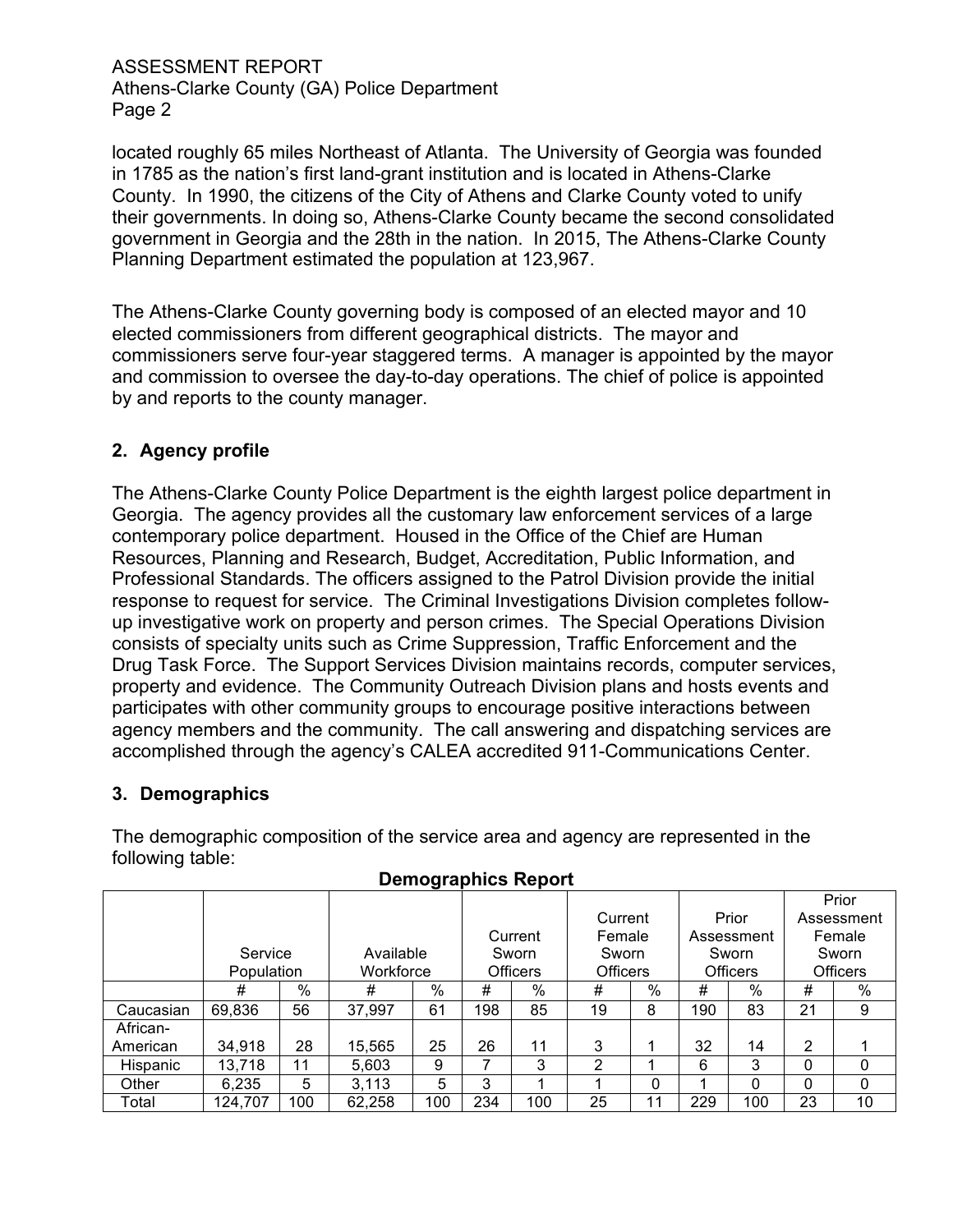The table reveals there is an over representation of Caucasian officers and under representation of African-Americans and Hispanic officers when compared with the service population and available work force. The agency is committed to recruiting qualified underrepresented protected class candidates to reach demographics that reflect the available workforce and has created a recruitment plan to assist them. As reflected in the table, the total number of female officers increased slightly during this accreditation cycle and now represents 11% of the sworn officers.

## **4. Future issues**

There are several issues that have the potential to affect the Athens-Clarke County Police Department's delivery of services. As one united team, the mayor, commissioners, county manager, and the citizens must work together with the agency's staff to locate funding sources to pay for the cost of these needs. They include:

- The need to increase compensation.
- Completion of the review and revision of all current written directives.
- Maintaining staffing levels so that the agency can continue to provide the level of service the community is accustomed while maintaining a reasonable budget.

## **5. CEO biography**

Chief R. Scott Freeman Ph.D. began his law enforcement career while in high school, working as a part-time dispatcher in the 911 Center of the Rockdale County Sheriff's Office. After graduating high school, Chief Freeman joined the Conyers Police Department as a dispatcher. During his 22-year career, he progressed through the ranks, held the rank of major when he left the agency in 2012 to serve as the chief deputy for the Rockdale County Sheriff's Office. In July 2015, Chief Freeman was selected as chief of the Athens-Clarke County Police Department.

Chief R. Scott Freeman Ph.D. in public policy and administration from Walden University, a Master of Public Administration degree from Walden University and a Bachelor's degree in Organizational Leadership from Mercer University. He is also a graduate of the FBI National Academy. Chief Freeman is an active member of the International Association of Chiefs of Police and the Georgia Association of Chiefs of Police. He is also active in the community and communicates using social media with residents.

## **F. Public Information Activities**:

Public notice and input are corner stones of democracy and CALEA accreditation. This section reports on the community's opportunity to comment on their law enforcement agency and to bring matters to the attention of the Commission that otherwise may be overlooked.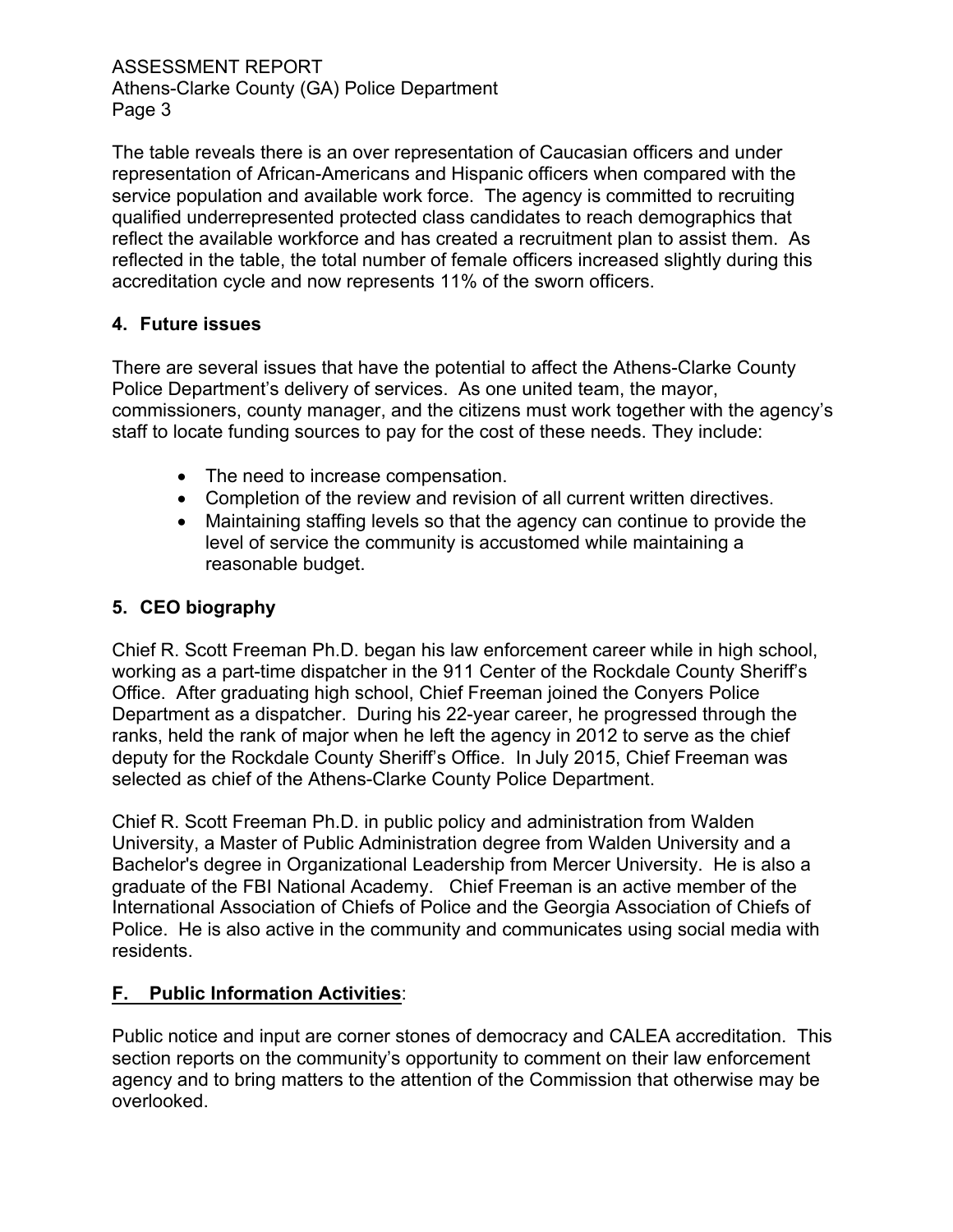#### a. Public Information Session

A public information session was convened on Tuesday, March 27, 2018 at 6:30 p.m. at City Hall in the Commission Chambers room 205, 301 College Avenue Athens, Georgia. There were four agency members in attendance. No one addressed the assessment team publicly. However, an area police chief spoke with the team privately and expressed concern that the agency was not following its pursuit policy regarding prohibiting pursuits for misdemeanor crimes. The team reviewed the agency pursuit policy. The policy was revised in October 2017 and again in January 2018. The policy that was in effect prior to October 2017 allowed pursuits for misdemeanor crimes. The current policy does not. The assessment team also addressed the concern with Chief Freeman. He pointed out that corrective action to include discipline has been taken for policy violations.

#### b. Telephone Contacts

A telephone call-in session convened on Tuesday, March 27, 2018 from 1:00 p.m. to 3:00 p.m. and one call was received. Mr. Todd Denton said he is a lifelong resident of the county and works in security. Further, because of his profession he often interacts with members of the agency. Mr. Denton said "the officers are remarkable" and he is proud of the great job they do providing services.

#### c. Correspondence

The assessment team received one letter during the onsite from Chief Mark Scott of the City of Americus. Chief Scott said in part, "Chief Freeman and the ACCPD staff have maintained their commitment to the accreditation process over the past three years and should be awarded reaccreditation."

#### d. Media Interest

The assessment team did not receive any requests or inquiries from the media during the on-site.

#### e. Public Information Material

A news release was provided to area media organizations requesting them to inform the community about the on-site assessment. The release contained the dates for the assessment, public information session, telephone call-in period, and informed the community members about the opportunity to submit letters to the Commission. In addition, a notice containing the same information was posted in the lobby at headquarters and the precincts, and other locations patronized by members of the community. The news release was also posted on the agency's website.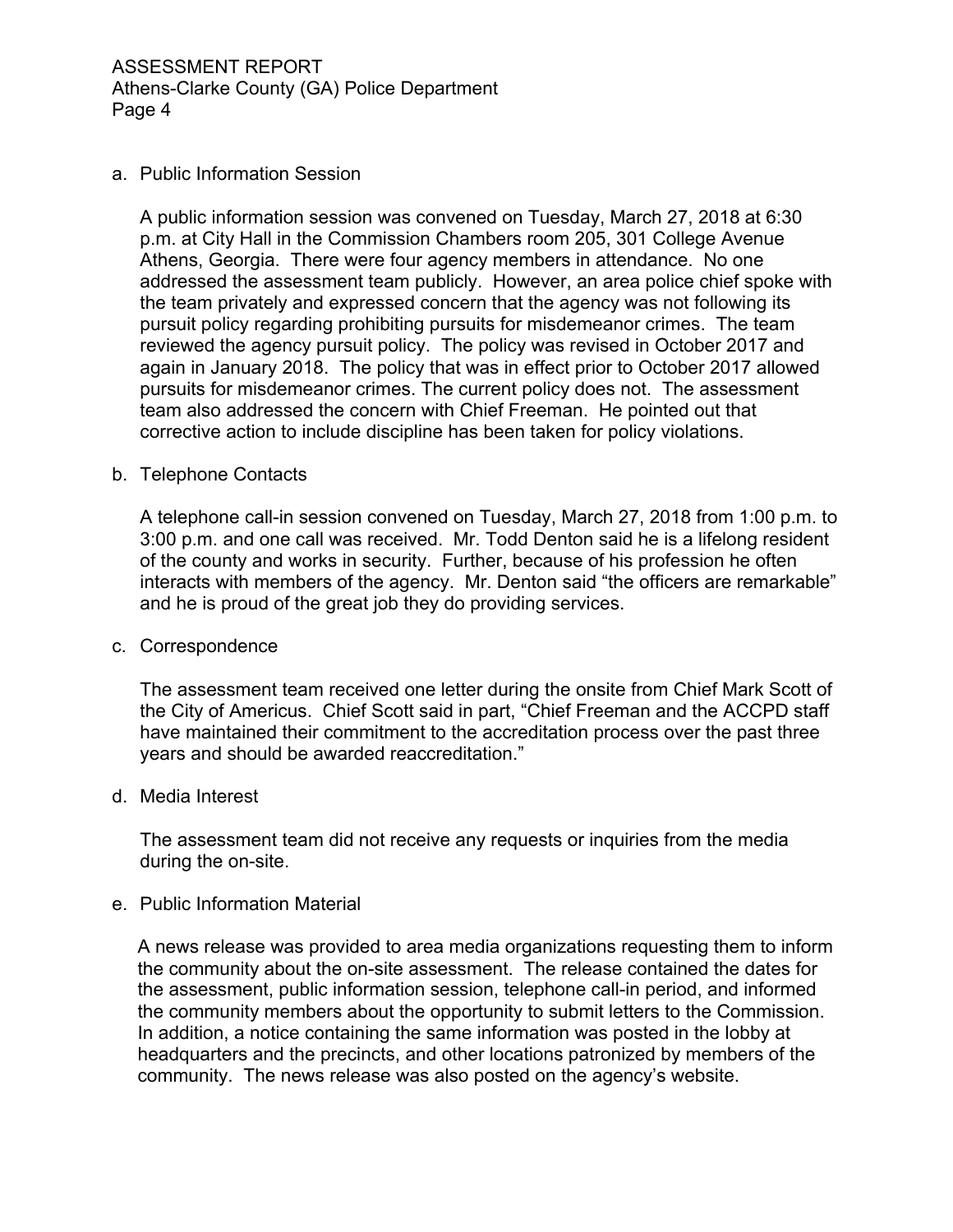#### f. Community Outreach Contacts

During the onsite, the assessment team reached out to members of the community for comments about the agency and its members. Ms. Shanna Griffin, the night manager at the Hilton Garden Inn said the officers are quick to respond when called and remain visional throughout the night, which makes her feel safe. Mr. Oliver Booker the Chief Executive Officer of Advantage Behavioral Health Systems said he has nothing but good things to say about the staff and officers. They are great to deal with and very open when he or his staff are communicating with them. Athens-Clarke County Fire Department Assistant Fire Chief Mark Melvin said the two agencies work well together. Ms. Sally Sheppard, Executive Director of the Cottage Sexual Assault and Children's Advocacy Center said the officers are committed to helping victims. Clarke County Sheriff Ira Edwards said his agency has an outstanding working relationship with the leadership team and officers. Dr. Steve Sampson said he is very impressed with the way the officers go above and beyond to help people. Mr. Blaine Williams, Athens-Clarke County Manager, expressed praise for the work the agency members do every day.

## **G. Essential Services**

## **Law Enforcement Role, Responsibilities, and Relationships and Organization, Management, and Administration. (Chapters 1-17)**

Upon employment, the chief administers an oath to all new-hire sworn personnel. Police officers are required to affirm a commitment to uphold, support, and defend the Constitution of the United States, and the State of Georgia. Further, they are informed they are expected to obey the agency's written directives and impartially enforce the laws and ordinances.

The ethical expectations on and off-duty are explained through ethics training for all new-hires and reinforced biennially thereafter during in-service training. Every sworn officer and civilian member is informed they must abide by the "Law Enforcement Code of Conduct and Ethics" while on and off duty with the exception of the communications members. They must abide by the Association of Public Safety Communications Officials Public Safety Telecommunicators' Code of Ethics.

Each employee is provided training regarding his or her duties, responsibilities, and limits of authority. The authority for agency's members to carry out their duties and responsibilities are found in the State of Georgia Code and the Charter of Athens-Clarke County. Sworn officers have jurisdiction and full arrest authority throughout Athens-Clarke County and are permitted to carry firearms while on and off duty. However, officers are encouraged to use discretion and to use alternatives to physical arrest such as giving a warning, or issuing a citation when the circumstances permit. Officers are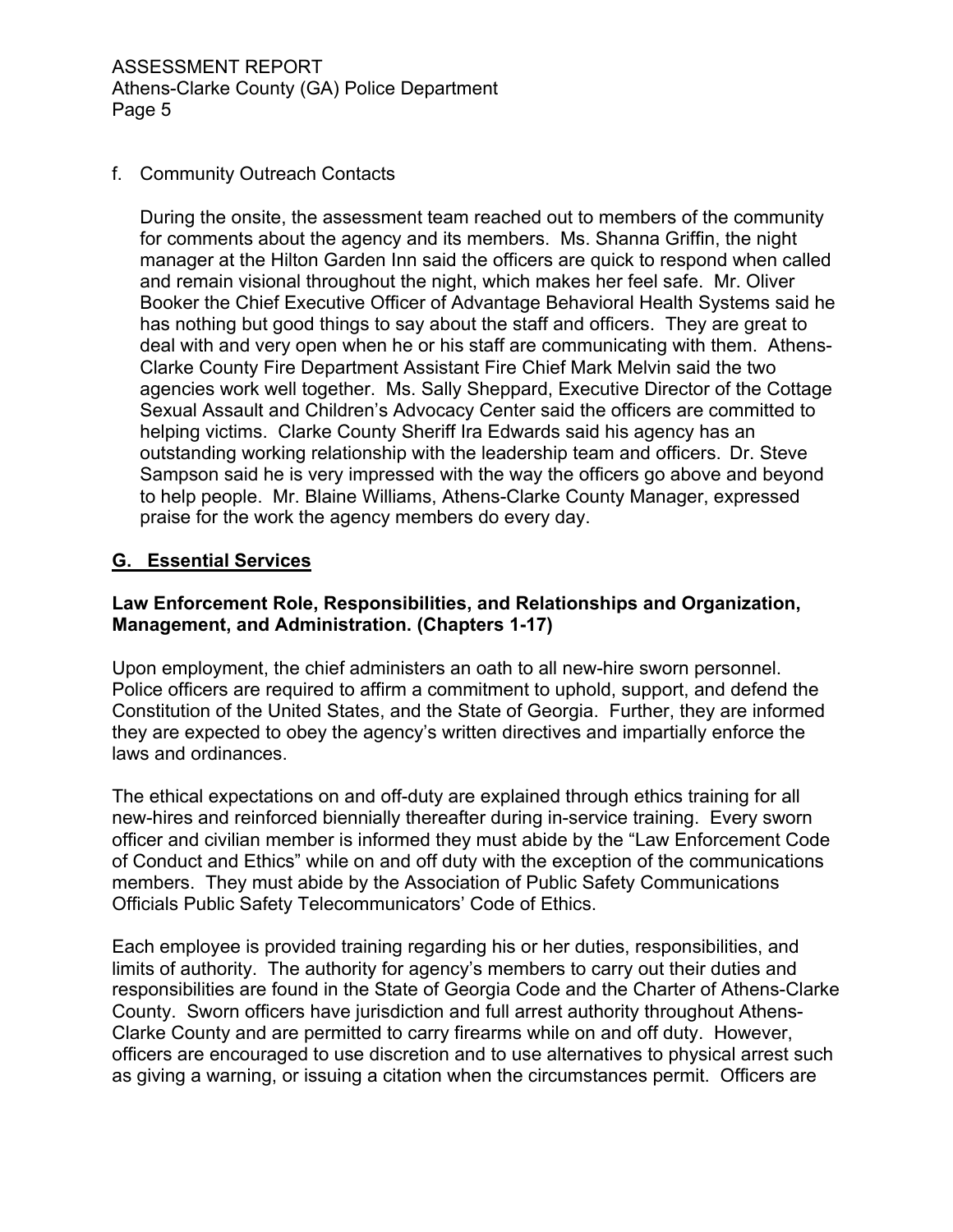also encouraged to refer individuals to social services organizations for drug treatment, mental health counseling, and other programs when appropriate. Officers are provided training to ensure compliance with all the constitutional rights of individuals during interviews, interrogations, searches, including when access to counsel must be allowed.

Supervisory approval is required prior to conducting a strip or body cavity search. The search must be completed or witnessed by members of the same gender and conducted in a secure area. The officer conducting the search must complete a report documenting the circumstances justifying the search, and the outcome of the search. Officers witnessing the search must also complete a report documenting their actions.

A search warrant must be secured for body cavity searches with the exception of the mouth. Body cavity searches are completed by medical personnel under the supervision of a licensed physician at a medical facility. There have been a limited number of strip searches and no body cavity searches during this accreditation cycle. All of the strip searches were completed in accordance with written directives.

When an officer makes an arrest they complete a report, the individual is fingerprinted, photographed, and when required consular notifications are made. There has only been one arrest that required consular notification during this accreditation cycle.

## **Bias Based Profiling**

The Athens-Clarke County Police Department prohibits officers from engaging in bias based profiling. Training regarding the agency's bias based profiling policy is provided upon employment and annually thereafter. When a complaint alleging bias based profiling is received, an internal investigation is completed.

| 2015<br>2016<br>Complaints from: |  |
|----------------------------------|--|
| <b>Total Complaints</b>          |  |

The agency only had five complaints alleging bias based complaints. Each complaint was investigated and it was determined no bias based profiling had taken place. It is apparent the training and policies are having the desired results.

The agency does not track the number of citations and warnings issued. The data in the following tables were provided by the Athens-Clarke County Municipal Court. The Court tracks the total number of citations issued by race of the individuals who received a citation and then collectedly by gender. These numbers will never match because sometimes gender or race is not marked or only one or the other is marked on the citation.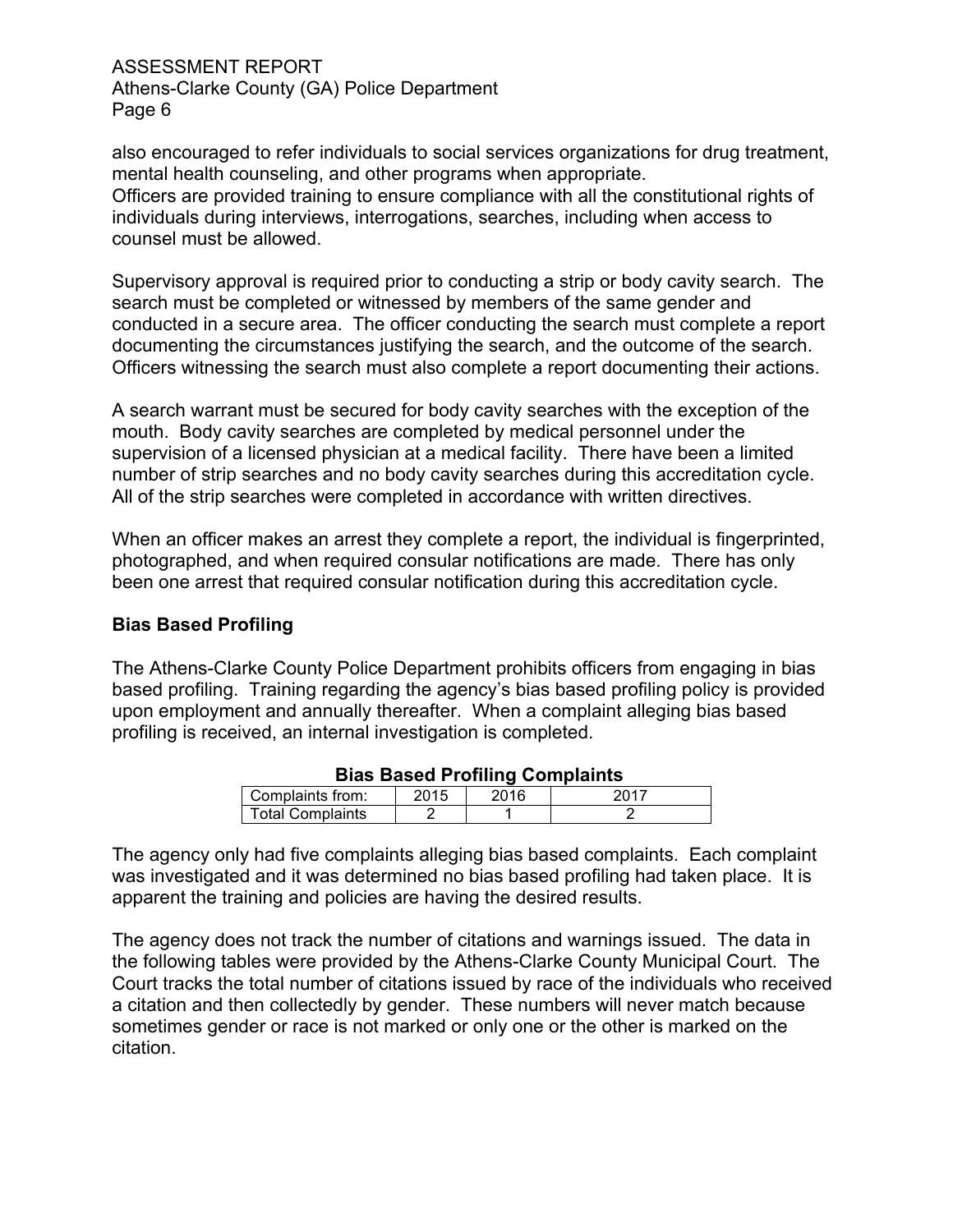| <b>Traffic Citations</b> |                  |                  |                  |                  |                  |  |
|--------------------------|------------------|------------------|------------------|------------------|------------------|--|
| 2015                     |                  | 2016             |                  | 2017             |                  |  |
| Race/Sex                 | <b>Citations</b> | Race/Sex         | <b>Citations</b> | Race/Sex         | <b>Citations</b> |  |
| Caucasian                | 9,905            | Caucasian        | 8,082            | Caucasian        | 8,281            |  |
| African-American         | 5,322            | African-American | 4,967            | African-American | 5,306            |  |
| Hispanic                 | 9                | Hispanic         | 112              | Hispanic         | 409              |  |
| Asian                    | 2                | Asian            | 52               | Asian            | 206              |  |
| <b>OTHER</b>             | 9                | <b>OTHER</b>     | 21               | <b>OTHER</b>     | 1,086            |  |
| <b>TOTAL</b>             | 15,247           | <b>TOTAL</b>     | 13,234           | <b>TOTAL</b>     | 15,286           |  |
| Male                     | 9,655            | Male             | 8,181            | Male             | 8,500            |  |
| Female                   | 6,680            | Female           | 5,857            | Female           | 6,017            |  |
| Unknown                  | 3,756            | Unknown          | 2,621            | Unknown          | 803              |  |
| Total                    | 20,091           | Total            | 16,659           | Total            | 15,320           |  |

During this accreditation cycle, there were 43,767 interactions between agency members and community members that resulted in citations.

#### **Use of Force**

Officers are only authorized to use agency issued weapons and ammunition. The lessthan-lethal weapons include, batons, Oleoresin Capsicum chemical spray, and Tasers. Lethal weapons include handguns, shotguns, and rifles. Officers are trained by certified instructors regarding the agency's use of force policy and are required to demonstrate proficiency with all weapons prior to approval for use. After which all sworn members must demonstrate proficiency with less lethal weapons, shotguns, rifles and Tasers annually. They must demonstrate proficiency with their handguns annually and attend an evening firearms training proficiency program.

If an officer does not successfully demonstrate proficiency on demand with a firearm they are not allowed to carry a firearm until they do so. Remedial training is scheduled and the officer is placed in an administrative assignment until such time as re-training and qualification is complete. After completing, the training if they still cannot demonstrate proficiency they can be released from employment. This has not occurred during this accreditation cycle.

An officer determines the appropriate level of force to use based on the response to the resistance of the individual(s) they are dealing with. They are taught to use only the amount of force necessary to accomplish lawful objectives. The agency defines deadly force as force that can reasonably be expected to cause death or serious bodily injury. Deadly force is restricted to the protection from what is believed by the officer to be an imminent threat of death or serious injury to them or another person.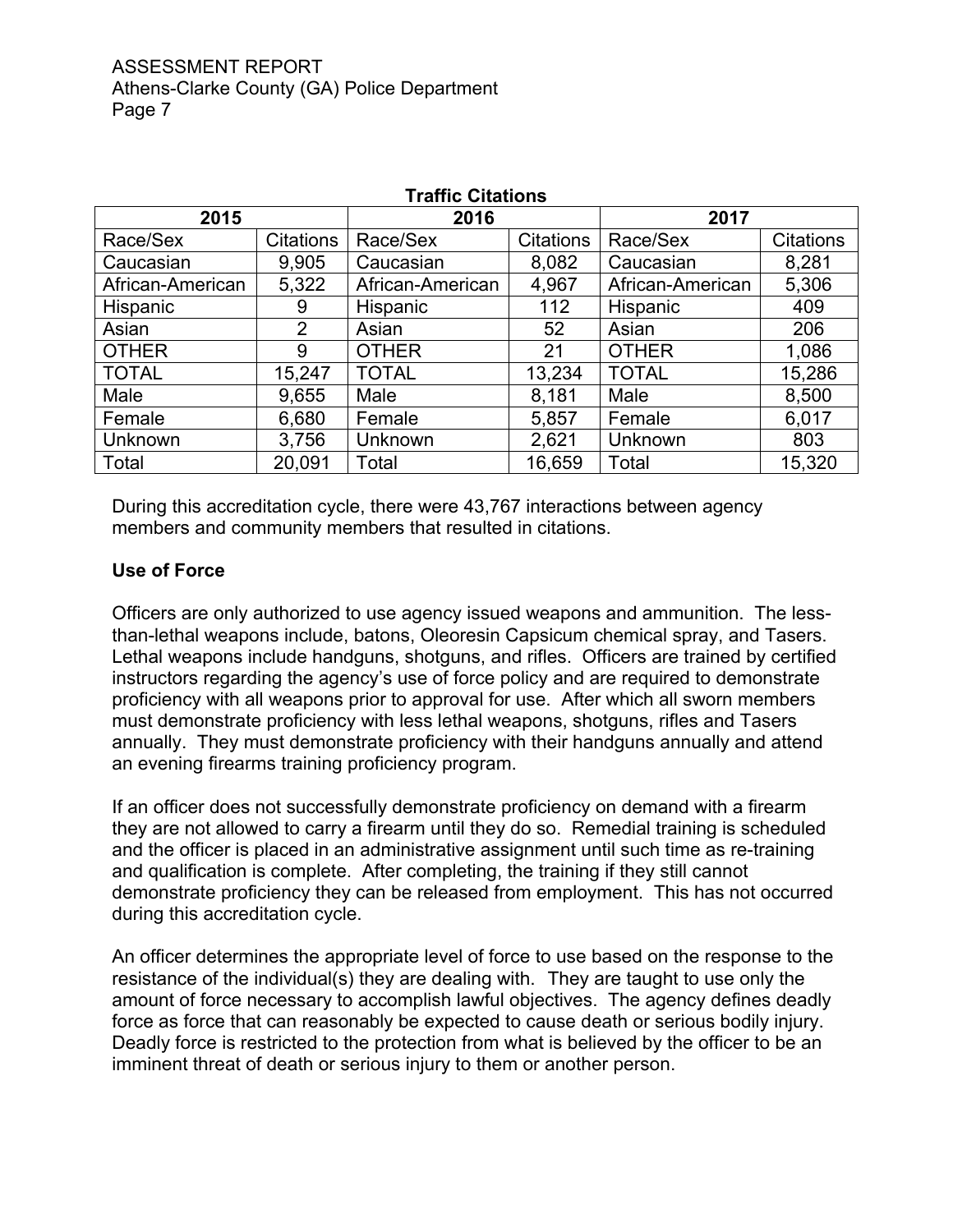Each use of force must be reported to a supervisor and a report must be written. All reports are reviewed by the officer's chain of command with final review completed by the chief to ensure the use of force was in compliance with policy. **Use of Force**

| 2015    | 2016    | 2017  |  |  |  |
|---------|---------|-------|--|--|--|
| 65      | 56      | 85    |  |  |  |
|         |         |       |  |  |  |
| $\star$ | $\star$ | 56    |  |  |  |
| 3       | 17      | 39    |  |  |  |
| 3       |         |       |  |  |  |
| 35      | 2       |       |  |  |  |
| 214     | 149     | 89    |  |  |  |
| 268     | 204     | 272   |  |  |  |
| 202     | 168     | 222   |  |  |  |
| 3       | 3       | 5     |  |  |  |
| 4,581   | 4,168   | 4,337 |  |  |  |
|         |         |       |  |  |  |

As reflected in the table, officers made 13,086 custodial arrests; however, only 5% of the total custodial arrests required some type of force with some of those arrests requiring more than one type of force to be applied.

When an officer applies force that causes an injury, an individual alleges they have been injured, or the officer reasonably believes the individual should be medically cleared; the officer is required to provide immediate treatment within their training and summons emergency medical personnel.

The agency shares concurrent jurisdiction with federal, state and municipal law enforcement agencies. Any shift supervisor may authorize a request for the assistance of any other municipal, state, or federal law enforcement agency. There has not been a need for the National Guard during this accreditation cycle, but in the event their assistance was needed, the mayor would make the request.

Agency members have access to the written directives using PowerDMS. They are responsible for accepting and reading them. This requirement is verified by the employee's electronic signature. As the agency's written directives are being revised they are being posted on the agency website to allow members of the community access. A host of daily, monthly, and annual reports are also created by various agency members to ensure community members and employees who need to be informed of the agency's activities are kept informed. The approval of the information and technology technician is required before any software and/or hardware can be installed, removed or modified on an agency owned computer. Agency members are also forbidden from installing agency software on a personally owned computer.

The agency maintains an organizational staffing chart that tracks every allocated position by title and if the position is filled or vacant. The agency does not have an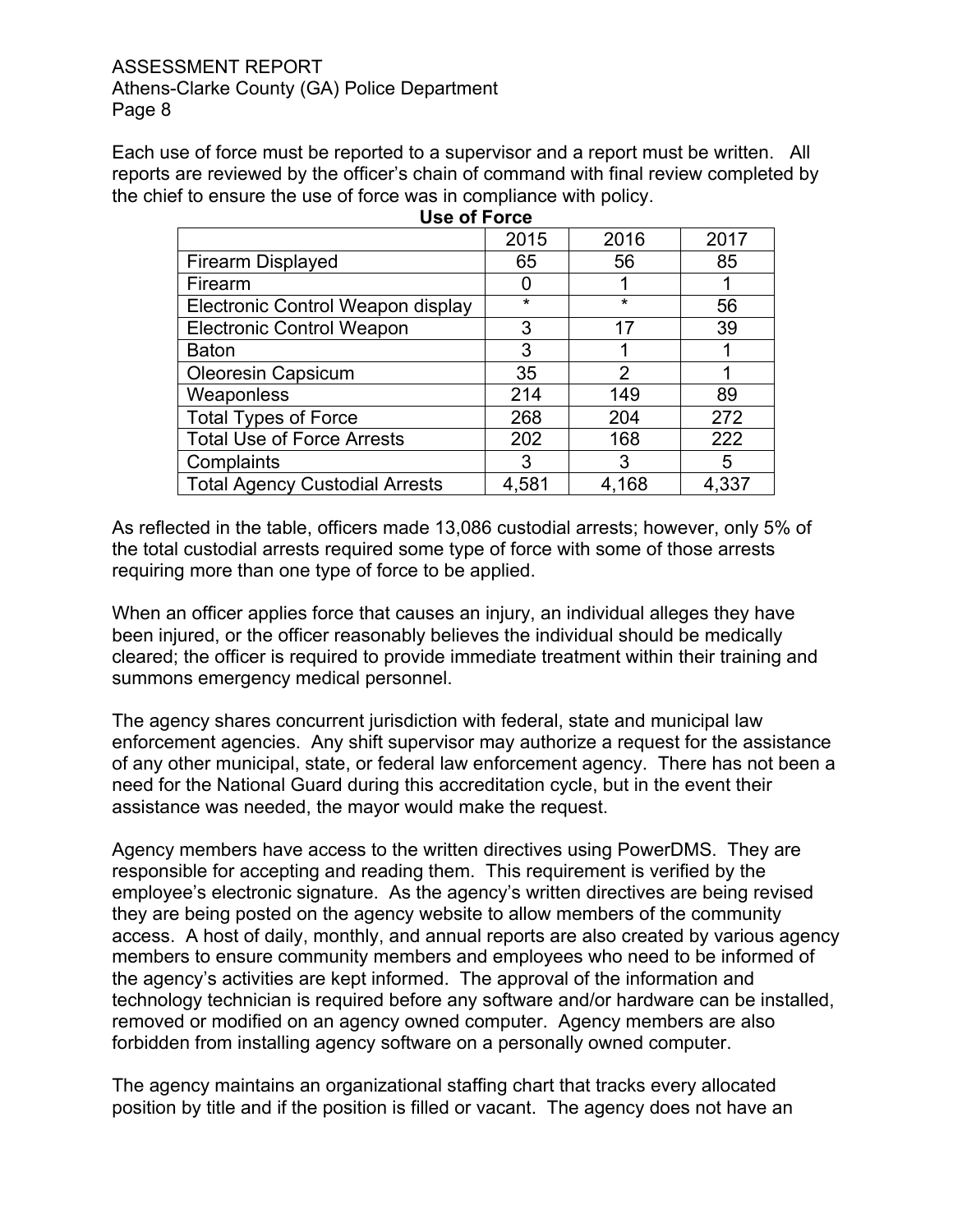established Reserve Officer Program, but they do have non-sworn volunteers who perform a multitude of task such as data entry after they received the required training. These individuals save the agency money and free-up agency members to perform other tasks.

There is a clearly established chain of command that is to be followed for the daily operation of the organization starting with the first line supervisor and concluding with the chief. When personnel from different components are involved the supervisor assigned the functional responsibility is in charge. There are also procedures in place to allow circumventing the chain of command in exceptional situations. In absences of the chief, the deputy chief acts on his behalf. Employees are required to follow lawful orders; however, they are not required to obey an order that is contrary to local ordinance or state and federal law. If an employee does not follow an order because they believe it is contrary to law they are required to provide a written account of their actions for the review by the chief. Upon receipt of any order conflicting with a previous order or instruction, the employee is required to inform the individual issuing the order causing the conflict. When directed, the latter command must be obeyed and the employee is not held responsible for disobedience to the first order.

The chief is actively involved with the agency's planning and research activities. He relies on his command staff and the planning and research coordinator to collect, compile, and analyze information used in planning for the future of the agency. Input is encouraged from all personnel for establishing, tracking and accomplishing annual and long-term objectives and the creation of the agency's multiyear plan.

Each year, the county manager distributes a packet containing general budget instructions and the budget calendar. The chief, with input from various staff and supervisory personnel, creates the agency's budget. Both long term and annual goals and objectives are directly linked to the budget. The chief and his staff present the budget to the county manager. Then the budget goes to the mayor who reviews it and submits it to the commission for approval.

After the budget is approved, the budget and finance technician tracks the initial appropriations, expenditures, encumbrances and balances. The agency complies with the Athens-Clarke County's established purchasing guidelines and procedures when purchasing equipment, products, or services. The accreditation manager performs a quarterly audit of the agency's three cash funds and the Athens-Clarke County Finance Department conducts an unannounced audit annually. The agency also receives an external audit each year in accordance with the Athens-Clarke County policies. The most recent audit was completed in December 2017. An unmodified ("clean") opinion was issued for the Athens-Clarke County Unified Government's financial statements for the year ending June 30, 2017.

The Athens-Clarke County Finance Department conducts a physical inventory of every county government department once every three (3) years under the direction of a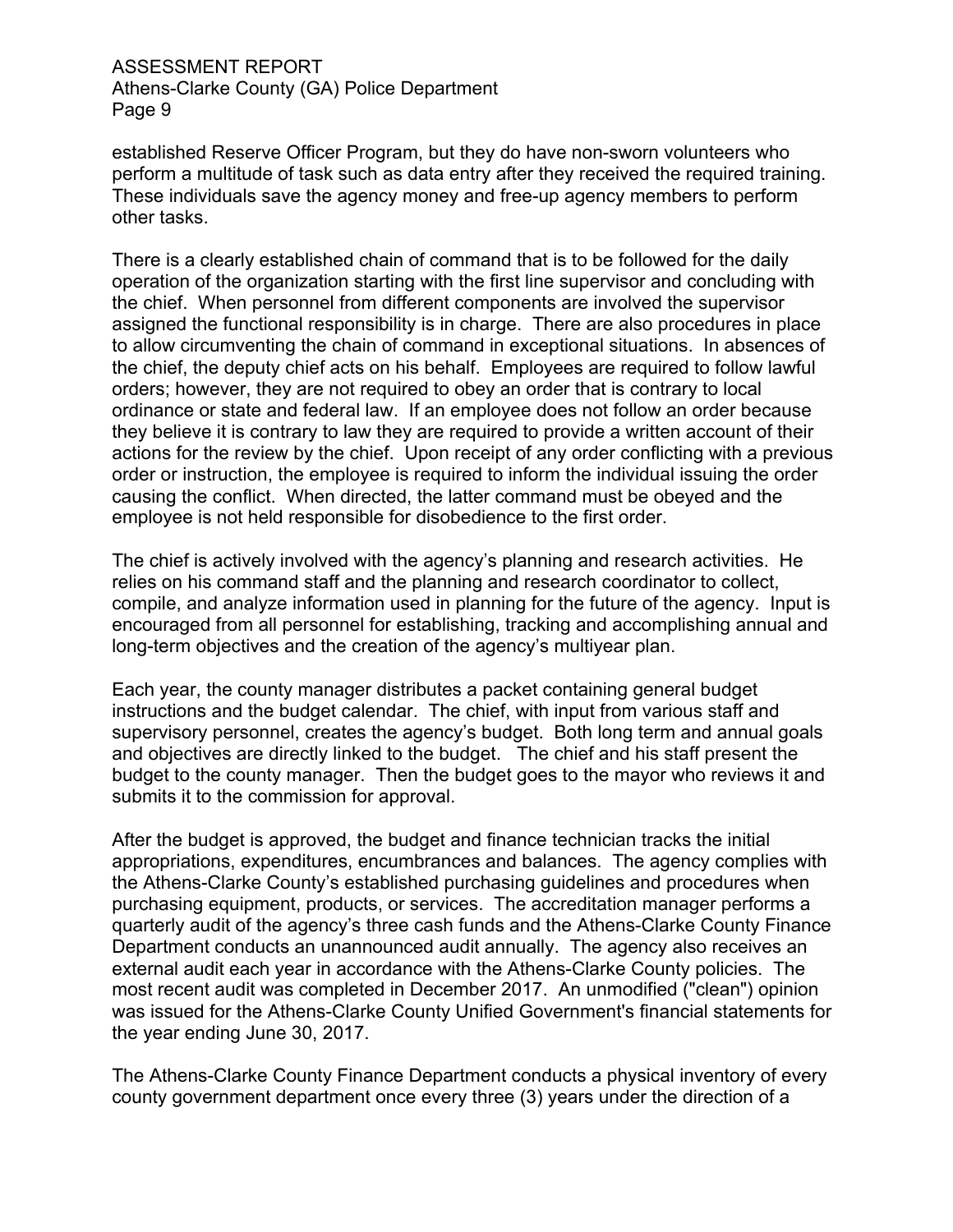member of their Accounting Division. The individual who is issued equipment must ensure it is operationally ready and the agency property technician is responsible for maintaining the operational readiness of all stored property. The agency provides all the required uniforms and equipment needed for officers to perform their assigned task. The agency has an internal Property Management System for tracking these items. After the initial issue, worn items are replaced as needed. Upon separation from the agency, all uniforms and equipment must be returned, and depending on the condition of the item it may be reissued to another employee.

#### **Personnel Structure and Personnel Process (Chapters 21-35)**

The agency's practices related to pay, benefits, retirement, and other conditions of work are explained in the agency's written directives and Athens-Clarke County policies. The health programs include medical options, dental, vision benefits, and disability insurance. Basic life insurance and accidental death and dismemberment Insurance is provided at no cost to the employee in an amount equal to two times the employee's annual salary and they can purchase additional life insurance at a minimal cost. The pension plan is designed to provide a monthly retirement income. An employee is vested in the plan after completing 10 consecutive years of service. Normal retirement age is 60 for sworn and age 62 for non-sworn. The agency also offers a deferred compensation package with a 1% match on the first 4% of salary contributed to the plan.

There is not a requirement for members to complete an annual physical. However, all employees and their family members are encouraged to take action to stay healthy. They are further encouraged to participate in the Athens-Clarke County wellness program. The program offers weekly health education and fitness classes, monthly 5k walk/jogs, annual risk reduction and weight-loss programs, fitness challenges, personal training, annual on-site screenings hearing, skin cancer, bone density, allergy & asthma, mammograms, flu-shot clinics, blood draw, and body fat analysis. As an incentive, employees enrolled in the agency health insurance plan who complete their annual Health Risk Assessment receive a reduction in their health insurance premium. The chief may require an employee to be examined by a qualified physician when there is a concern about their ability to perform their assigned duties. All costs of the examination or subsequent follow-up examinations are paid by the agency.

The agency provides an Employee Assistance Program (EAP) for agency personnel and their family members. Employees and their family members can voluntarily access the program directly for assistance concerning relationships, legal or financial matters, and many other services. Supervisors receive training about indicators to look for that signal an employee may be in the need of assistance. When an employee exhibits indicators of needing assistance if it is determined that it would be in the best interest of the employee and/or the agency, an employee may be required by the chief to receive assistance through the Employee Assistance Program.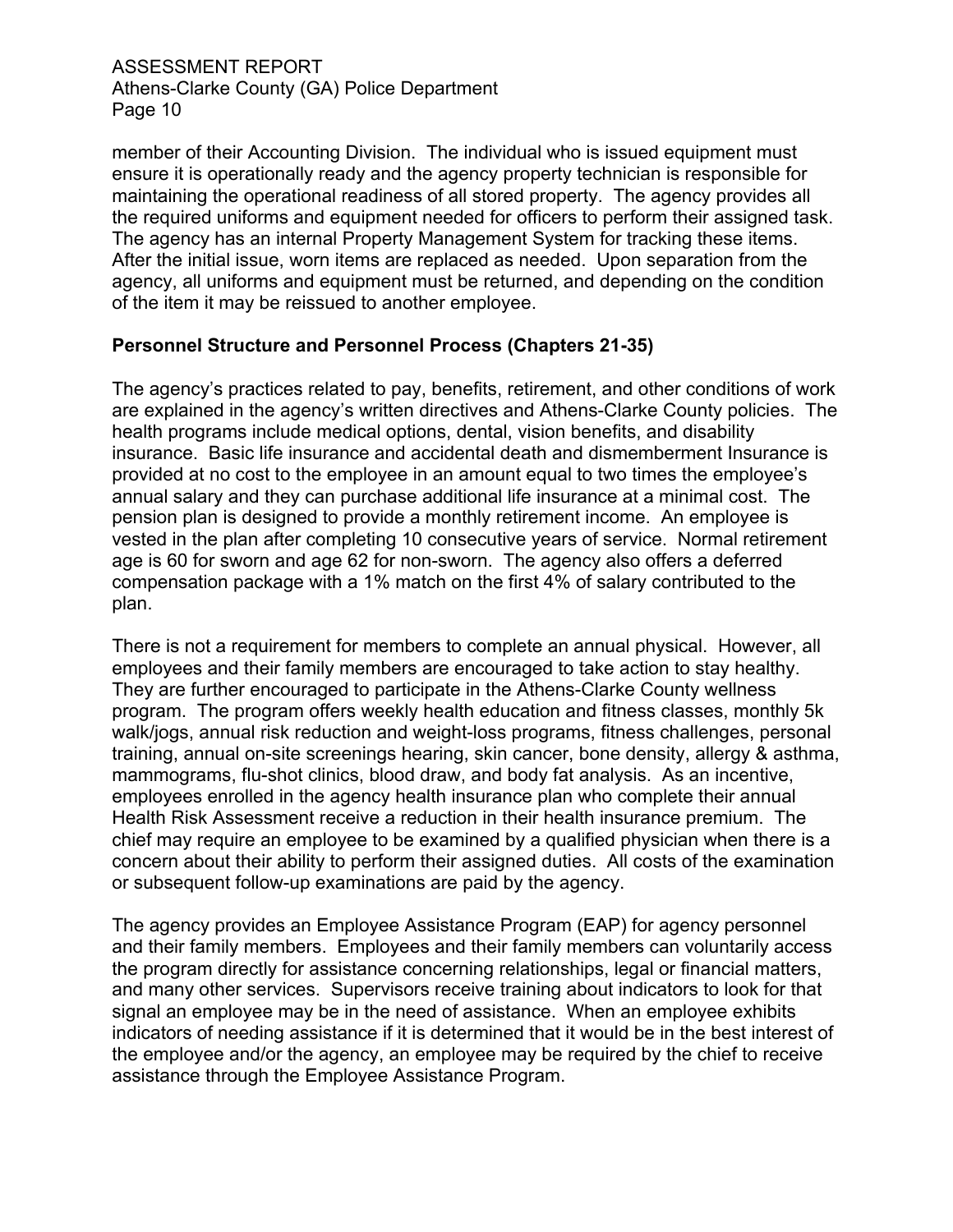No employee was seriously injured or killed during this accreditation cycle. In the event this should occur, the agency has protocol in place. A supervisor makes the notification to the family. An individual is assigned to assist the family at the hospital and provide support during criminal proceedings (if any) and maintain long-term contact with the family to provide for their needs. There are also similar procedures in place for when an employee has experienced an injury, death or other tragedy.

The agency also has an Early Warning Program for identifying agency members whose performance suggests that they may be having problems dealing with workplace or personal issues. The program utilizes several factors to trigger a need for intervention, such as disciplinary actions, use of force incidents; duty related accidents, vehicle accidents, sustained citizen complaints, excessive use of sick leave and uncharacteristic behavior. A review of each activation revealed the reason for activation did not require any further action. The Professional Responsibility Unit completes an annual evaluation regarding the effectiveness of the early warning system and potential areas for improvement. The reviews during the past three years determined the system is activating as designed and the criterions for activation did not need changing. All agency's policies and procedures are applicable when working extra duty assignments. Requests to participate in off duty employment or extra duty assignment must have approval of the division commander.

When an agency member is activated for military service, an exit meeting takes place with the chief when they are expected to be deployed longer than 180 days. The member is required to turn in all agency owned weapons for safekeeping until they return. The Human Resource Department provides responses for related questions. An agency member maintains contact with the member and their family while they are deployed via telephone or through e-mails. Upon returning to duty, another meeting is scheduled with the chief. All training missed including qualifying with lethal and nonlethal weapons, must be completed and the member is informed about any policy changes. The member is also encouraged to seek the services of the Employee Assistance Program as needed.

The agency provides training on the performance evaluation system for supervisory personnel. Probationary members are evaluated quarterly and all non-probationary members are evaluated annually. Evaluations are the responsibility of the employee's immediate supervisor. The supervisor meets with the member and discusses the evaluation with the member. The completed evaluation is reviewed by whom the supervisor reports to. Employees are evaluated based on criteria specific to their job assignment and earn a ranking from, unacceptable, marginally meets standards, fully meets standards, superior, and exemplary. During the rating period and prior to the end of the rating period, supervisors must document any unacceptable job performance and provide it to the employee so they have an opportunity to improve the performance.

When an employee is presented their evaluation future goals are discussed. If the individual disagrees with a rating, they can contest the evaluation with the supervisor. If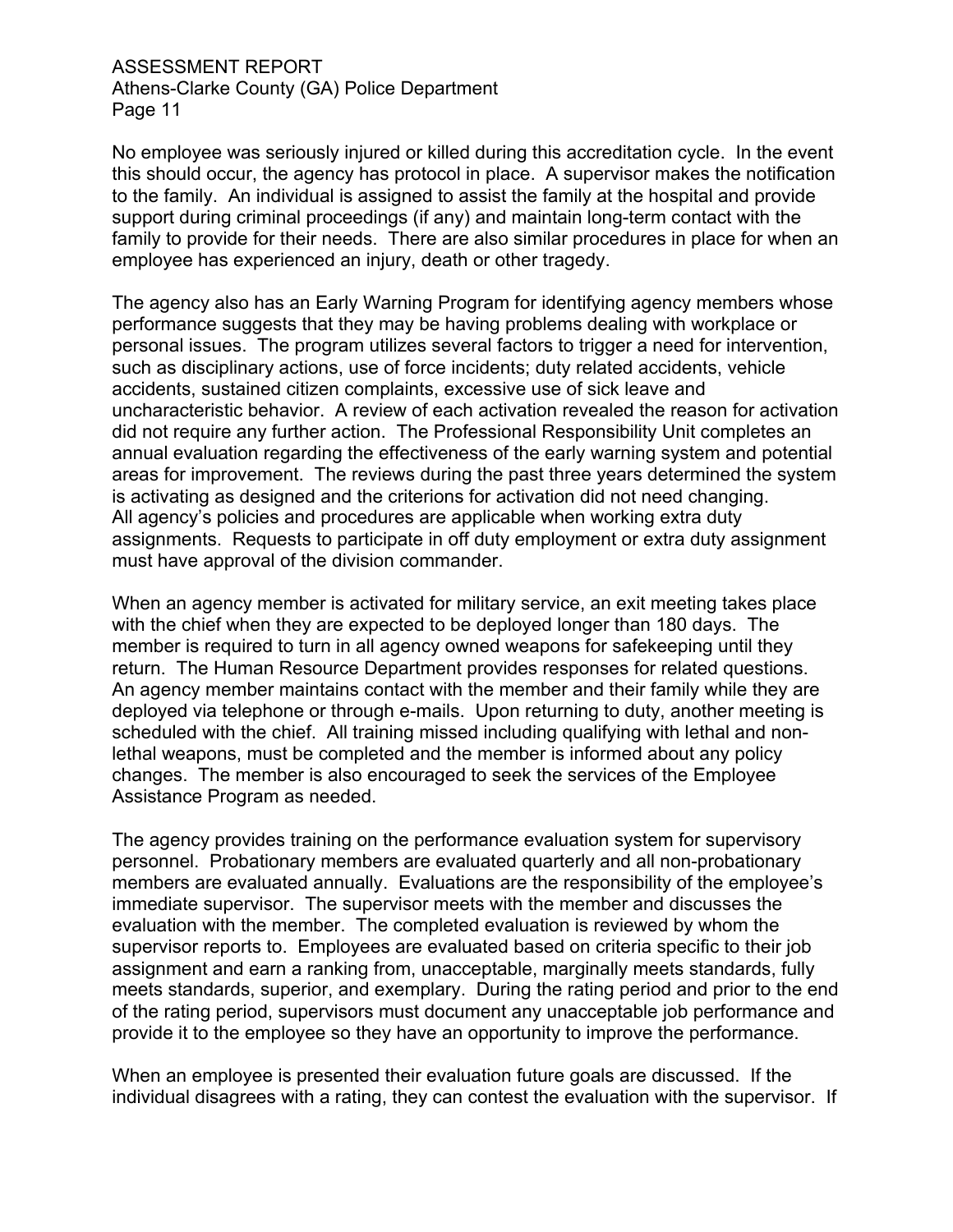not satisfied with the response they can appeal through their chain of command to the chief. There were no appeals.

#### **Grievances**

The Athens-Clarke County Police Department's procedures for grievance resolution define issues that may be grieved and the process for filing a grievance. The procedures for which an unfavorable response to a grievance may be appealed are explained to include time restraints for each step and the position within the agency the appeal is to be routed. In certain situations, the agency affords an employee the opportunity to have their grievance heard by the Athens-Clarke County personnelhearing officer. The personnel hearing officer is a member of the State of Georgia Bar Association and appointed by the mayor. The personnel hearing officer is the final appeal. The division commander where a grievance was filed is responsible for tracking the status of the grievances as it progresses through the processes. Grievance records are maintained by the administrative assistant to the chief.

| Formal Grievances |      |      |  |  |  |  |
|-------------------|------|------|--|--|--|--|
| Grievances        | 2015 | 2016 |  |  |  |  |
| <b>Number</b>     |      |      |  |  |  |  |

During this accreditation cycle, there were only three grievances filed and the grievances were for various reasons. A review of the annual analysis revealed there was no need for policy revision.

## **Disciplinary**

Agency members are required to be honest, comply with the agency directives, all laws and present a professional appearance. These expectations are explained in the agency written directives. Employees are informed corrective action will be taken when the expectations are not met. The agency has a zero tolerance policy for harassment and members are informed that sexual or other forms of harassment will not be tolerated. While there have not been any allegations made during this accreditation cycle employees can report an allegation directly to the chief, a division commander, or the human resources director.

The discipline administered includes oral reprimand, written reprimand, suspension, demotion, extended probationary period, and dismissal. All supervisory personnel can take corrective action in the form of training, counseling or oral reprimand when warranted. Supervisors may also immediately relieve an employee of duty when there is an allegation that would justify such action. All other forms of discipline require the approval of the chief or deputy chief.

When non- probationary members are dismissed from employment, it requires the approval of the chief in conjunction with the human resources director. Probationary members may be dismissed by the chief without cause. The dismissed member is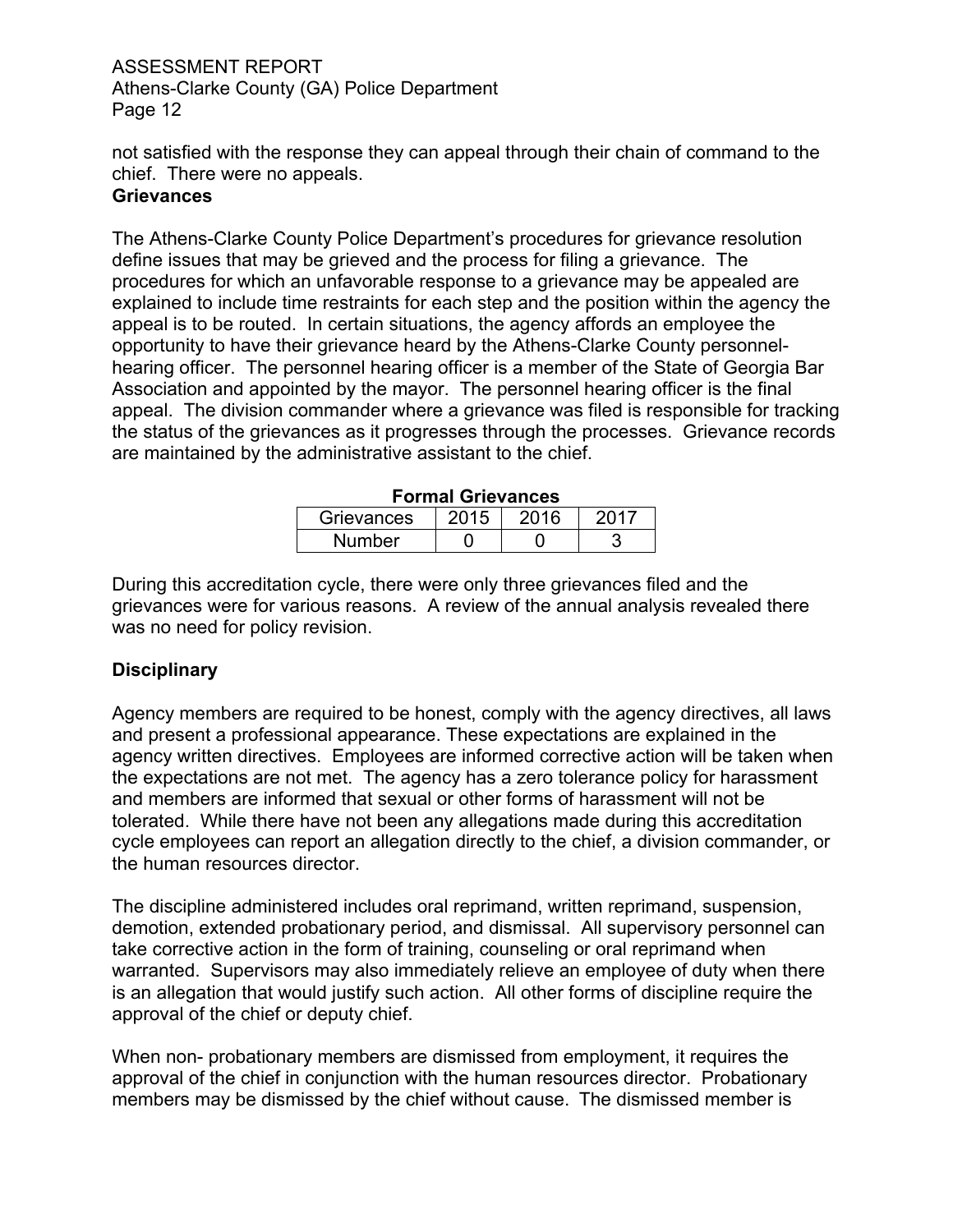provided with a written summary of the reason, effective date and the status of their fringe and retirement benefits. Depending on the disciplinary action members can appeal to either the chief or the Athens-Clarke County personnel hearing officer. The agency maintains records of disciplinary actions in accordance with the Georgia State Records Retention and Disposition Schedule.

Agency members who have distinguished themselves in the performance of their duties are eligible for 18 different awards. They include but are not all inclusive, the Medal of Honor which is given when an individual places their life at risk above and beyond the call of duty, Police Officer of the Year, and the Civilian Employee of the Year. Employees also receive commendations for noteworthy actions. Any agency member can nominate an individual for an award. After which the nominations are submitted to the Commendation Awards Review Committee to ensure they meet the requirements for the award requested. The chief is the final reviewer and approval.

|                                        | 2015  | 2016  | 2017  |
|----------------------------------------|-------|-------|-------|
| Suspension                             |       |       |       |
| Demotion                               |       |       |       |
| Resign In Lieu of Termination          |       |       |       |
| Termination                            |       |       |       |
| Termination during probationary period |       |       |       |
| Total                                  |       |       |       |
| Commendations                          | 1.389 | 1,481 | 1.216 |

#### **Personnel Actions**

As reflected in the table, the agency only had 24 personnel actions of which 62% were suspensions, while 4,086 members received commendations.

#### **Recruitment and Selection**

The agency actively participates in recruiting for applicants in partnership with the Athens-Clarke County Human Recourses Department. The agency has a Recruitment Plan that is designed to assist with recruiting qualified individuals with an emphasis on attracting qualified protected and underrepresented candidates. The methods outlined in the plan for accomplishing the listed objectives include advertising employment opportunities on the Internet, Facebook, YouTube, and PoliceOne.com. Additionally, job announcements are posted at universities, colleges, local media and the Georgia Municipal League. Agency members also participated in various job fairs such as the Athens Veterans Career Fair and Government and Nonprofit Career Fair. The recruitment plan is reviewed often by the chief with the county manager and revised at least annually to ensure current strategies are being used.

The selection methods for sworn members include a psychological assessment, extensive background investigation, a polygraph test, visual examination and medical examination. Applicants are informed of his or her status throughout the process.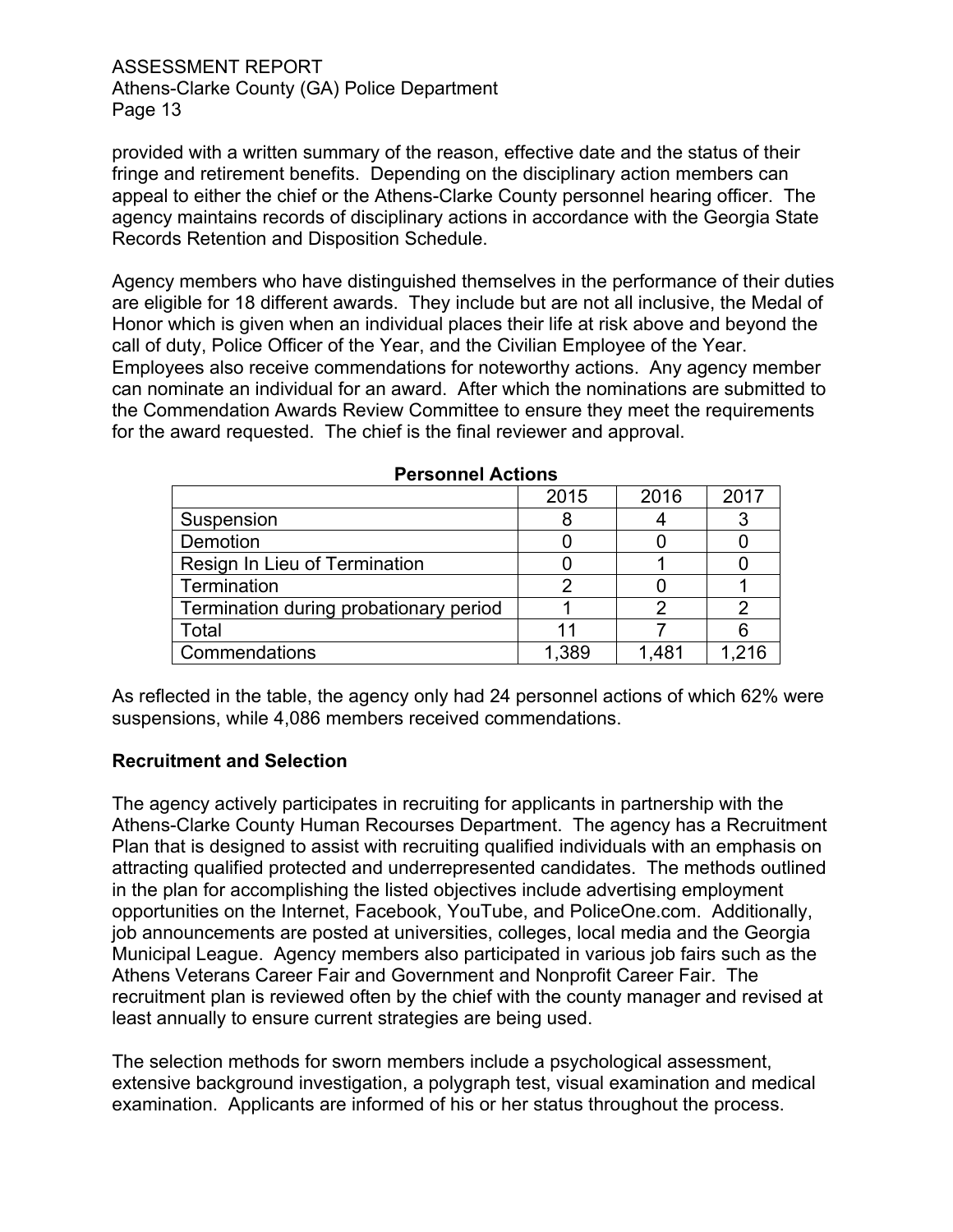Individuals who fail any portion of the testing process can reapply for the same position once the mandated retest wait period for the proton of the process failed has elapsed. All new hires must serve a six-month probationary period and their applicant records are retained in their personnel files during their employment. Applicants not selected are informed in writing of the decision and records of those individuals are retained in accordance with the State of Georgia records retention schedules. Applicants not selected can reapply if nothing in the individual's background has permanently disqualified them, but they must complete the entire process. All personnel records are retained in accordance with the State of Georgia records retention schedules.

|                         |              |            |         | Percent of |
|-------------------------|--------------|------------|---------|------------|
|                         | Applications | Applicants | Percent | Workforce  |
| Race/Sex                | Received     | Hired      | Hired   | Population |
| Caucasian/Male          | 422          | 55         | 13      |            |
| Caucasian/Female        | 82           | 8          | 8       | 85         |
| African-American/Male   | 195          |            |         |            |
| African-American/Female | 78           | 3          |         | 11         |
| Hispanic/Male           | 35           | 5          | 14      |            |
| Hispanic/Female         | 10           |            |         | 3          |
| Other                   | 55           |            |         |            |
| Total                   | 877          | 83         | 9       | 100        |

## **Sworn Officer Selection Activity in the Past Three Years**

As reflected in the table, 83 of the total applicants for sworn positions were hired during the last three years. The new hires included 14% females, 8% African-American males and 6% Hispanic males.

## **Training**

Lesson plans have been created for in-service classes to ensure the material is being presented consistently. The Career Development Unit maintains an automated database of courses presented which includes the topic presented, hours attended and if the student passed or not. The agency also pays for mandatory and approved nonmandatory training courses and mandates employees attend the scheduled training. Failure to attend a training course without a reasonable justification can result in being denied further elective training.

The agency does not operate a training academy. Therefore, the agency requires all new hire sworn members to complete a State of Georgia Police Officer Training Commission sanctioned Basic Law Enforcement Academy. After successful completion of the police academy, which is 11 weeks in duration, the recruit completes a five-week classroom-training program on policies, procedures and agency practices. Then the recruit is assigned to a 15-week Field Training and Evaluation Program. A team of experienced officers train, coach and mentor the new-hire.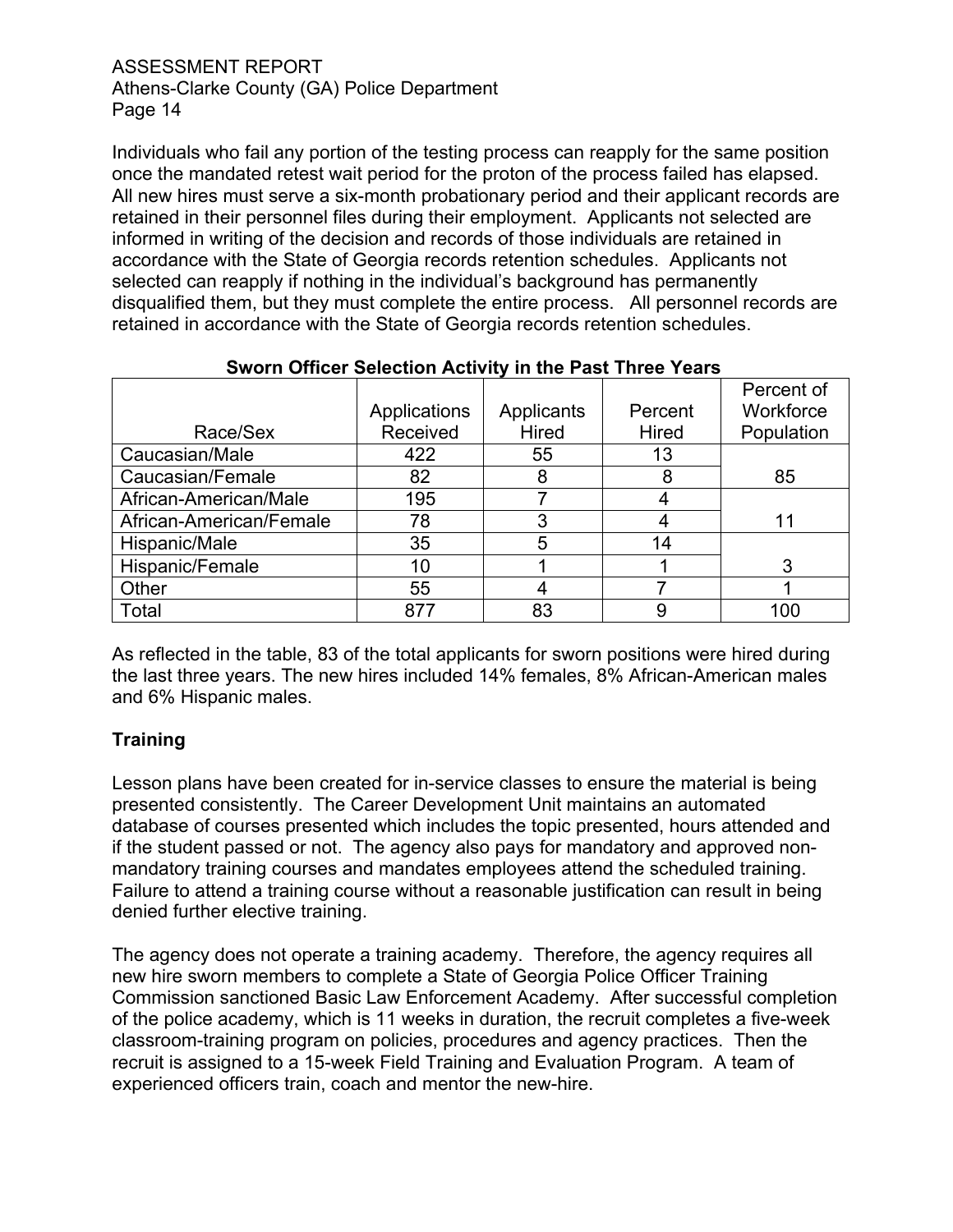The chief and uniform division commander select police-training officers based upon their supervisor's recommendation and the officer's past performance. Police training officers are required to complete an agency sanctioned 40-hour certification class prior to training new hires and receive additional training while serving as a training officer. After which sworn members are required to complete 20 hours of training annually.

Some of the topics presented during the past three years included crisis intervention response, Narcan safety, along with newly enacted or revised federal, state and local laws. The appropriate agency members or other individuals present roll call training on a variety of topics to keep personnel up-to-date between formal training sessions. Some of the topics presented were ethical policing, hit and run investigation and work place violence prevention, readiness, and response.

The agency pays tuition for sworn officers for third and fourth year courses for a Bachelor's degree. The degree must enhance their ability to serve the community. Officers who receive tuition funds are required to participate in an initiative such as mentoring, reading or tutoring programs, which allow them to give back to the community. The agency pays for a maximum of six semester hours per student per semester. New-hire civilian employees receive training regarding the agency's role, their rights as an employee, working conditions, purpose of written directives and other training that is job specific.

#### **Promotions**

The chief and the Athens-Clarke County Human Resources Department partner in administering the promotional process. The promoted ranks are corporal, sergeant, and lieutenant. The ranks of deputy chief and captain are appointed positions. The promotional process begins with the chief releasing an announcement 30 days prior to the start date of the process. The announcement contains the eligibility requirements, and a schedule of dates, times, and locations of all processes. Interested individuals are required to submit an application to participate in the process, which consist of an assessment center.

Candidates deemed by their cumulative score from the assessment center as highly qualified or qualified are placed on an eligibility list that remains in effect for one year. The chief can select any candidate listed as highly qualified. Once all of those candidates have been selected the chief can select any candidate listed as qualified. Upon the selection, the chief presents the candidate to the Athens-Clarke County Promotion Review Board for conformation.

Newly promoted supervisors are provided on the job training and must attend supervisory and management training presented through the Athens-Clarke County Organizational Development Office. These programs include how to counsel employees for personal and professional development. A one-year probationary period is mandatory for all newly promoted supervisors.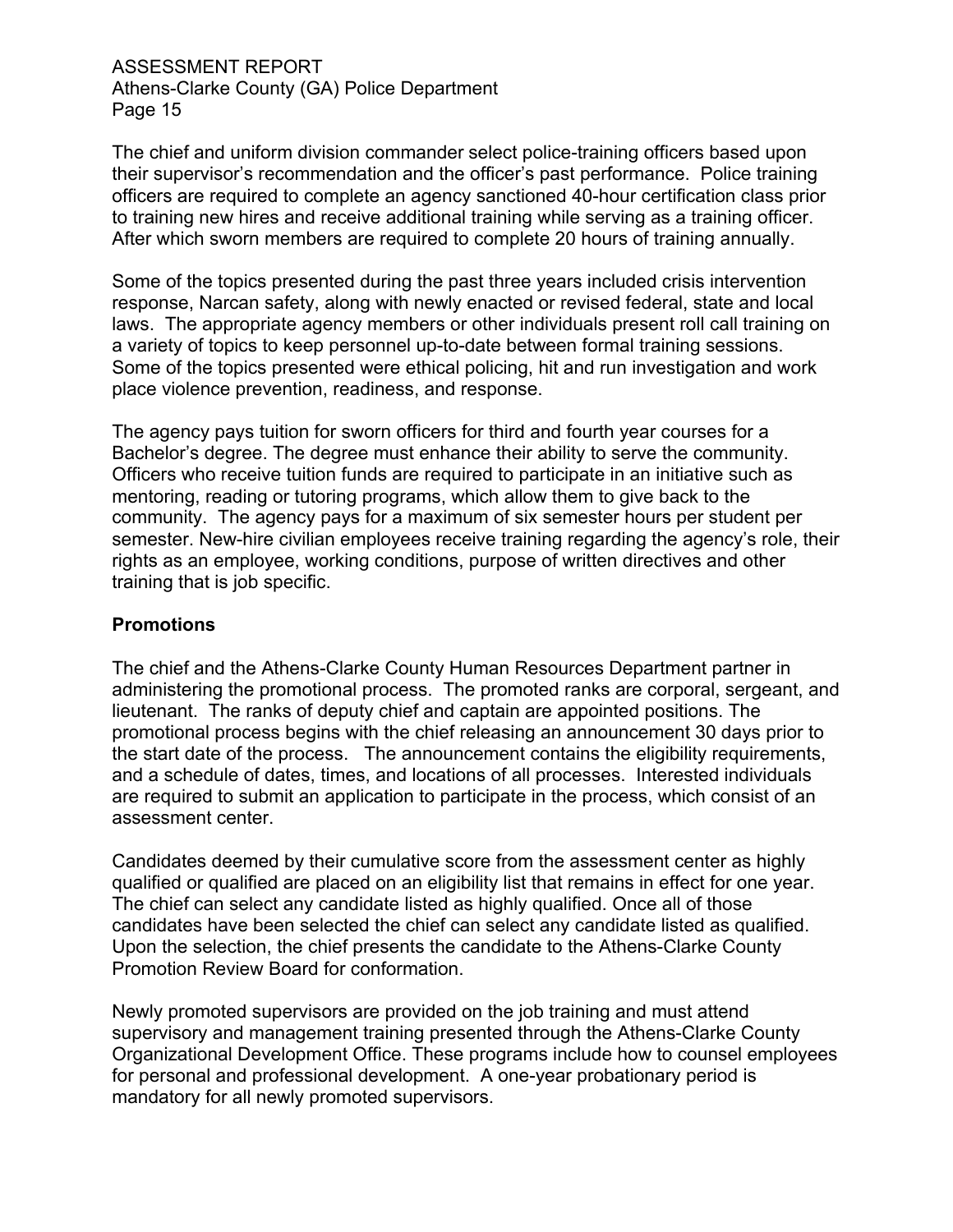| <b>Sworn Officer Promotions</b> |                                           |   |                |  |  |  |
|---------------------------------|-------------------------------------------|---|----------------|--|--|--|
| <b>GENDER/RACE TESTED</b>       |                                           |   |                |  |  |  |
| 2015<br>2016<br>2017            |                                           |   |                |  |  |  |
| Caucasian/Male                  | 13                                        | 9 | 36             |  |  |  |
| Caucasian/Female                | 4                                         |   | 5              |  |  |  |
| African-American/Male           | $\overline{2}$                            |   | 14             |  |  |  |
| African-American/Female         |                                           | 0 | 0              |  |  |  |
| Hispanic/Male                   |                                           | Ω | 0              |  |  |  |
| Hispanic/Female                 |                                           |   | 0              |  |  |  |
|                                 | <b>GENDER/RACE ELIGIBLE AFTER TESTING</b> |   |                |  |  |  |
| Caucasian/Male                  | 13                                        | 9 | 35             |  |  |  |
| Caucasian/Female                | 4                                         |   | 5              |  |  |  |
| African-American/Male           |                                           |   | 14             |  |  |  |
| African-American/Female         |                                           |   | 0              |  |  |  |
| Hispanic/Male                   |                                           | ი | O              |  |  |  |
| Hispanic/Female                 |                                           | 0 | 0              |  |  |  |
|                                 | <b>GENDER/RACE PROMOTED</b>               |   |                |  |  |  |
| Caucasian/Male                  | 15                                        | 3 | 14             |  |  |  |
| Caucasian/Female                | 4                                         | O | $\overline{2}$ |  |  |  |
| African-American/Male           |                                           | O | 4              |  |  |  |
| African-American/Female         |                                           | ი |                |  |  |  |
| Hispanic/Male                   |                                           | 0 | 0              |  |  |  |
| Hispanic/Female                 |                                           |   |                |  |  |  |

During this accreditation cycle, 46 individuals were promoted. The promotions consisted of 18% Caucasian males, 13% Caucasian females, 11% African American males, 2% African-American females, 2% Hispanic males, and 2% Hispanic females.

## **Law Enforcement Operations and Operations Support (Chapters 41-61)**

The Athens-Clarke County Police Department patrol officers are assigned to one of two precincts. Each precinct is comprised of three 10-hour watches that overlap the previous watch. At the beginning of each tour of duty officers attend briefing. During briefing, an in-house system called the Athens Crime Information Sharing Network, referred to by officers as "Facebook for Cops" is used. The network ensures the same information is provided to all shifts at each precinct in real-time. Information about the status of wanted persons, stolen vehicles, major investigations, and community-based initiatives is projected on a large screen and the entire shift reviews the entries together. Training is also presented, and uniforms, vehicles and other equipment are inspected during this time.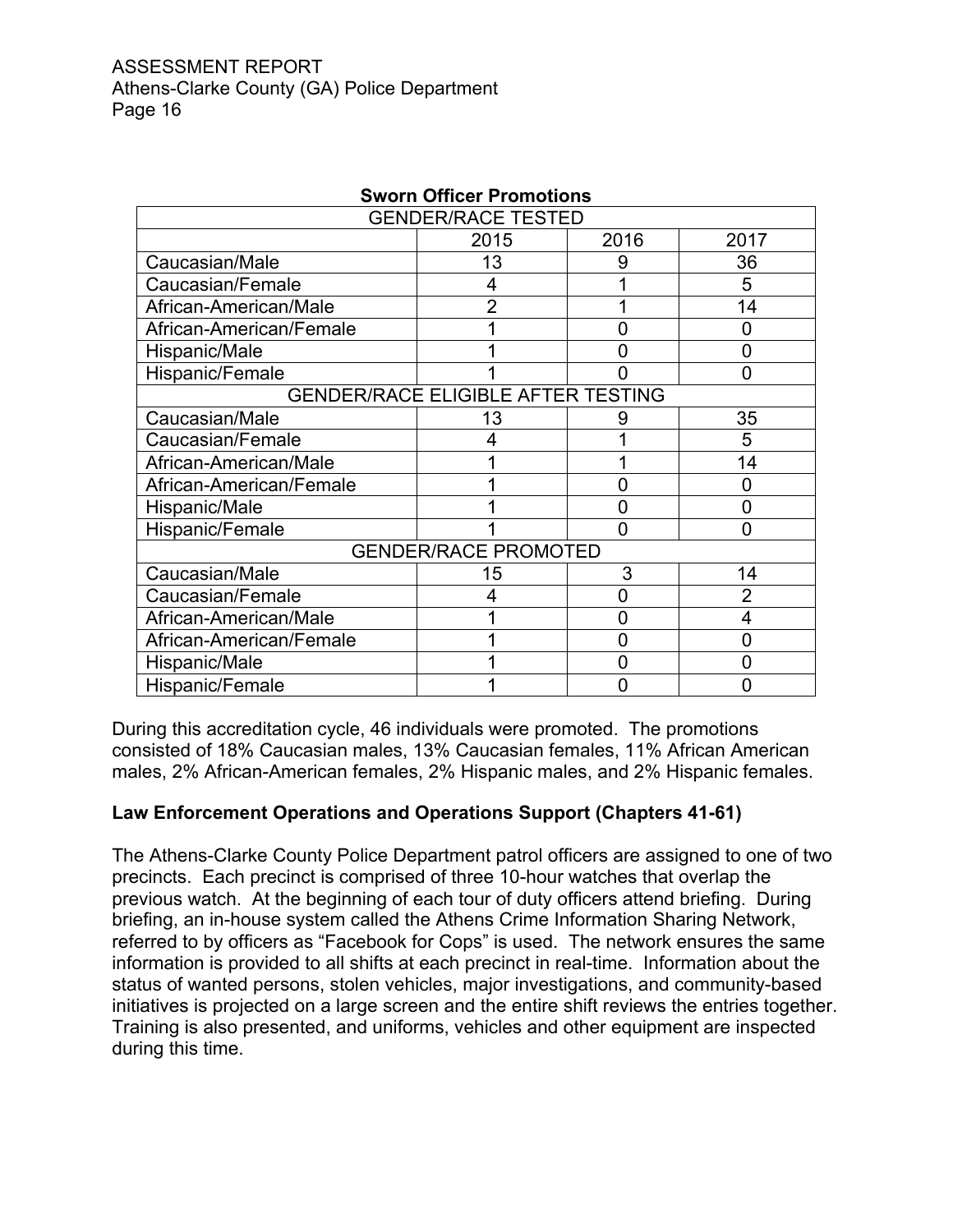In the previous two years, the agency has procured 74 new vehicles and implemented a replacement policy for aging vehicles. Patrol officers operate marked and unmarked vehicles equipped with emergency lights, siren, two-way radios and onboard laptop computers that are password protected. The use of seat belts is required by individuals operating or riding in an agency vehicle. All officers are also outfitted with bullet resistant vests and are required to wear them. Officers are equipped with body worn cameras and both line level and supervisory personnel have embraced the addition of the cameras. The agency deploys bicycles from their downtown substation. The area has a high pedestrian presence. Bicycle officers can easily navigate the congested streets and are accessible to the public. Shift commanders dictate deployment based on weather and staffing considerations. The agency has recently initiated a drone program. The program is in its infancy and the agency has temporary adopted the Federal Aviation policy for use while they create an agency specific policy.

The chief requested crisis intervention practices to be an area of focus by the assessment team. Officers are well versed on the indicators of mental crisis and are provided crisis intervention training during the in-house New Officer Basic Course when they are employed. After which annual refresher training is provided. The agency works in partnership with the Athens Clarke County Fire Department regarding high-risk missing individuals. The fire department runs a search grid while agency personnel search the immediate area and home of the missing individual. Agency members have access to local resources such as a helicopter for air support and K-9 teams for searching. An investigator responds to the scene to complete follow-up and determine if a region or nation-wide alert should be issued. When the individual is located, the agency's policy stipulates the local and national databases are updated.

The agency's Case Management System tracks the assigned case until the investigation is completed and can be accessed electronically by any employee who has an agency created password and an employee generated password. Cases are assigned to detectives for follow-up based on solvability factors such as witness to the crime, identified suspect(s), traceable property, latent fingerprint evidence or other physical evidence that identifies a suspect. Investigative updates are entered in the system using supplemental reports. During times when detectives are not on-duty, they are available through an on-call system.

The agency participates in the High Intensity Drug Trafficking Task Force with the University of Georgia Police Department, Clarke County Sheriff's Office, and the Oglethorpe County Sheriff's Office. The agency assigns five members to the task force. When an investigation regarding vice, drugs, or organized crime is warranted the investigation is completed by the Drug Task Force. The intelligence information specific to these types of offenses and the actual complaints, along with the case reports relating to them, are stored separate from other investigative records. The information is only accessible only to officers assigned to the agency's Crime Suppression Unit. A fund is maintained for investigative cost and payment of informants. These funds receive audits by the Accreditation Coordinator, an employee Athens-Clarke County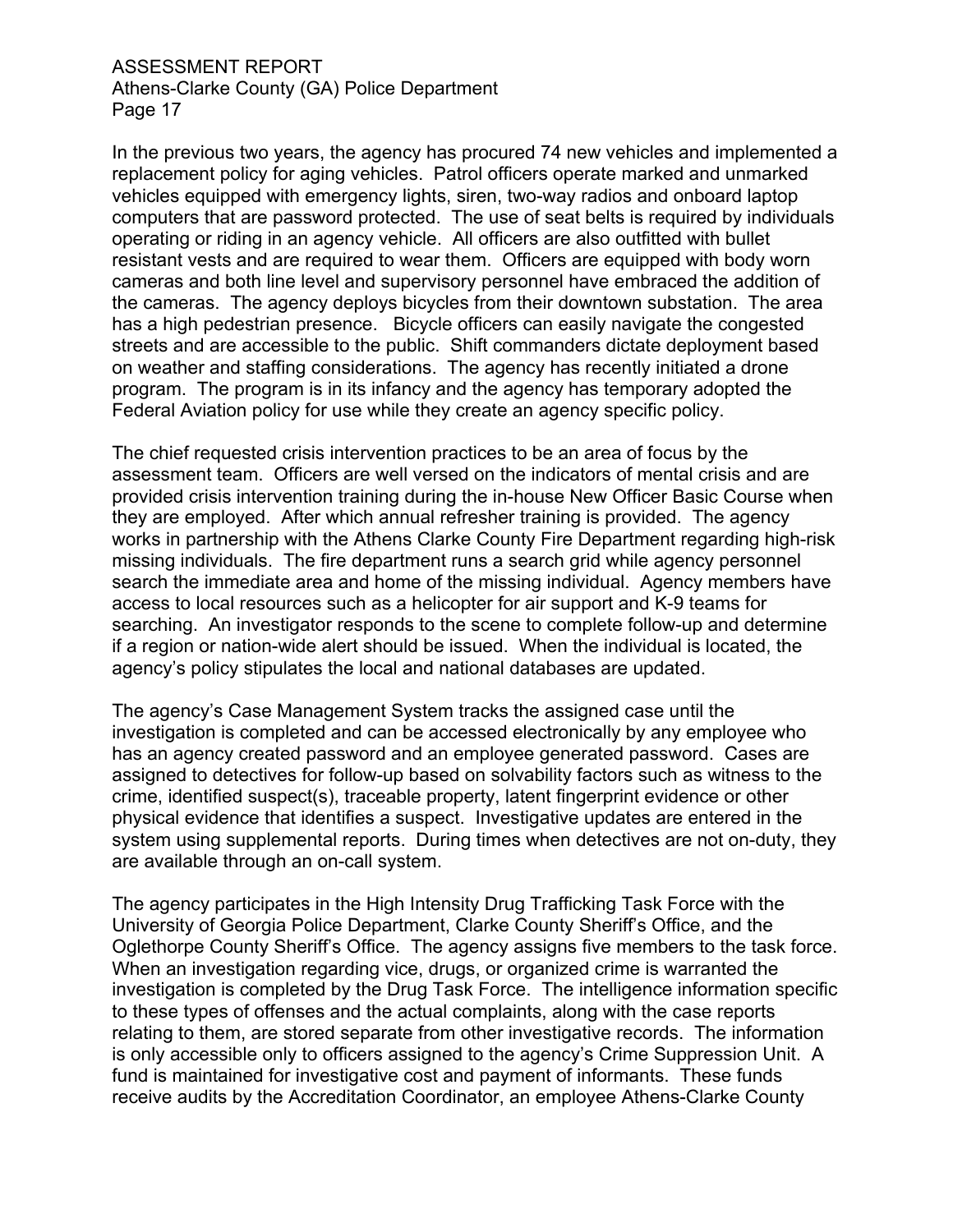and the Criminal Justice Coordinating Council. All transactions are documented, tracked and verified by supervision for accountability. There is supervisory oversight regarding the issuance, utilization, maintenance and inventory of the equipment used for these investigations. In addition, the chief is continually briefed on the progress of these investigations.

All officers are encouraged to use discretion and the least coercive methods possible when investigating offenses involving juveniles. For example, when status offenses, which are less serious transgressions, not considered a misdemeanor or felony if committed by an adult, the officer could release the offender to the parent(s) when the circumstances permit. When a crime occurs involving a juvenile and an interview is necessary, officers provide the juvenile with a full explanation of Miranda warnings. The officers do not conduct interviews at the juvenile's school. Further, they attempt to contact the parent(s) prior to the interview and afford them an opportunity to be present during any interview.

The agency assigns a school resource officer to each of the middle and high schools in their service area. The Gang Resistance Education And Training Program (GREAT) is taught over a 13-week period to all sixth grade students. The agency also has a safety program in the schools where students ensure order is maintained in the hallways by reporting any concerns to the school resource officer. During the summer months, the school resource officers hold two youth summer camps for eight to 14 year old youths. The camps are focused on building relationships and providing role models. Each camp is held from 8:00 a.m. to 4:00 p.m., Monday through Friday. The youth are fed breakfast, lunch and snacks while engaging in educational and sports activities. In addition to the youth camp, agency members serve as mentors for area youth. Another activity involves agency members participating in a chess tournament with middle and high school students.

The Athens-Clarke County Police Department is committed to strong community relations. They offer a host of crime prevention tips and programs on the agency website. They include a home security checklist, burglary prevention tips, and a guide on how to start a Neighborhood Watch Program. Officers assigned to the Community Outreach Division organize such events as Shop with a Cop, Easter Egg Hunts, and Coffee with a Cop. Their most successful event last year was the Trunk or Treat Haunted House. This event brought several thousand residents to the event.

The agency employs a holistic approach to victims of family and sexual crimes. The Family Protection Center is housed in a stand-alone repurposed home adjacent to police headquarters. Victims and witnesses of sexual assault and family crimes respond to this building for immediate crisis intervention. Inside this repurposed building, victims and witnesses have access to medical care, counseling services and investigative personnel. The environment is set up to put the victims and witnesses at ease after having either experienced or been witness to significant trauma.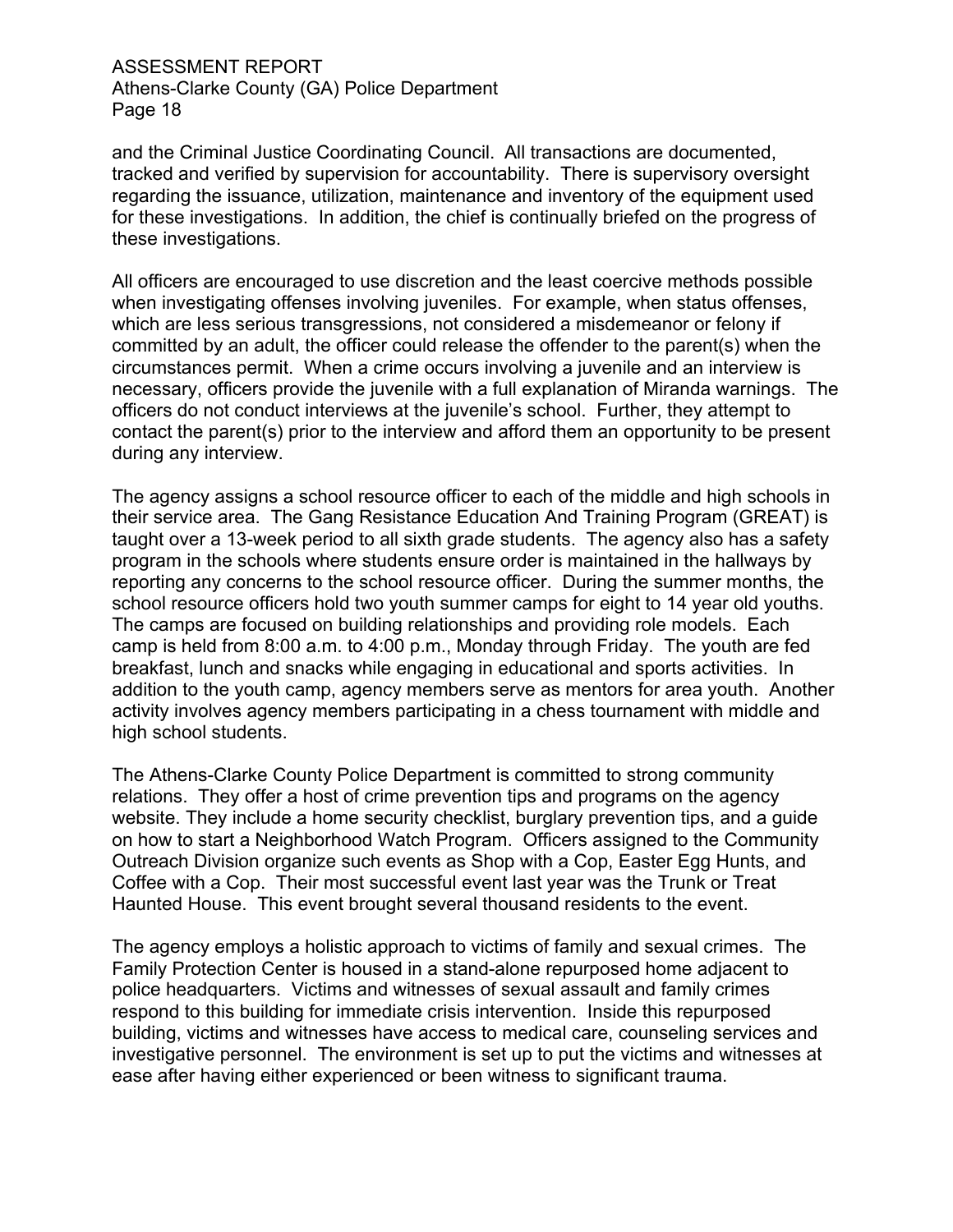After the initial medical and investigative triage experienced at the Family Protection Center, the agency then ushers victims and witnesses into a healing phase located on the same campus in a building called The Cottage. In The Cottage, family advocates ensure victims; witnesses and family members are provided follow-up care in the form of ongoing counseling and therapy sessions. Staff at both facilities participate in training line level members on their response to traumatic crimes and the subsequent victim and witness processing through both the Family Protection Center and The Cottage.

In 2016 the agency created a Public Information Unit and hired a public information officer. The agency is committed to transparency and uses an array of social media to get the agency's message out and sell the agency brand. In addition, television stations, newspapers, and radio stations are used for dissemination of newsworthy information. The agency also publishes press releases on its website.

#### **Crime Statistics and Calls for Service**

The agency's crime analysis function is responsible for systematic retrieval and analyzing of data from offense and incident reports. The information is used for planning crime reduction strategies and providing information to the media, neighborhood watch coordinators, schools, hospitals, other governmental components and businesses. In addition to line level officers receiving the daily crime information, a weekly meeting is convened, and the division commanders review the crime patterns, trends, and strategies and provide input.

| $1 \text{ gal}$ Line Online Oldes $-1$ die Formies |         |         |         |  |  |
|----------------------------------------------------|---------|---------|---------|--|--|
|                                                    | 2015    | 2016    | 2017    |  |  |
| Murder                                             | 3       |         | 5       |  |  |
| Forcible Rape                                      | 57      | 54      | 57      |  |  |
| Robbery                                            | 116     | 163     | 123     |  |  |
| <b>Aggravated Assault</b>                          | 328     | 312     | 335     |  |  |
| <b>Burglary</b>                                    | 936     | 822     | 684     |  |  |
| Larceny-Theft                                      | 3,109   | 3,052   | 3,016   |  |  |
| <b>Motor Vehicle Theft</b>                         | 237     | 225     | 234     |  |  |
| Arson                                              | 30      | 15      | 13      |  |  |
| <b>Calls For Service</b>                           | 184,454 | 169,031 | 159,818 |  |  |

#### **Year End Crime Stats – Part I Crimes**

When comparing 2015 and 2017 there was a decrease in the number of burglaries, vehicle thefts and arson; further, the request for services has decreased each year.

The agency's Traffic Unit has 10 well-trained officers available to investigate crashes involving serious injuries or deaths and perform targeted enforcement activities. Three of the 10 officers are tasked with enforcing impaired driving violations, speed violations and safety violations. Seven of the officers are trained in accident reconstruction.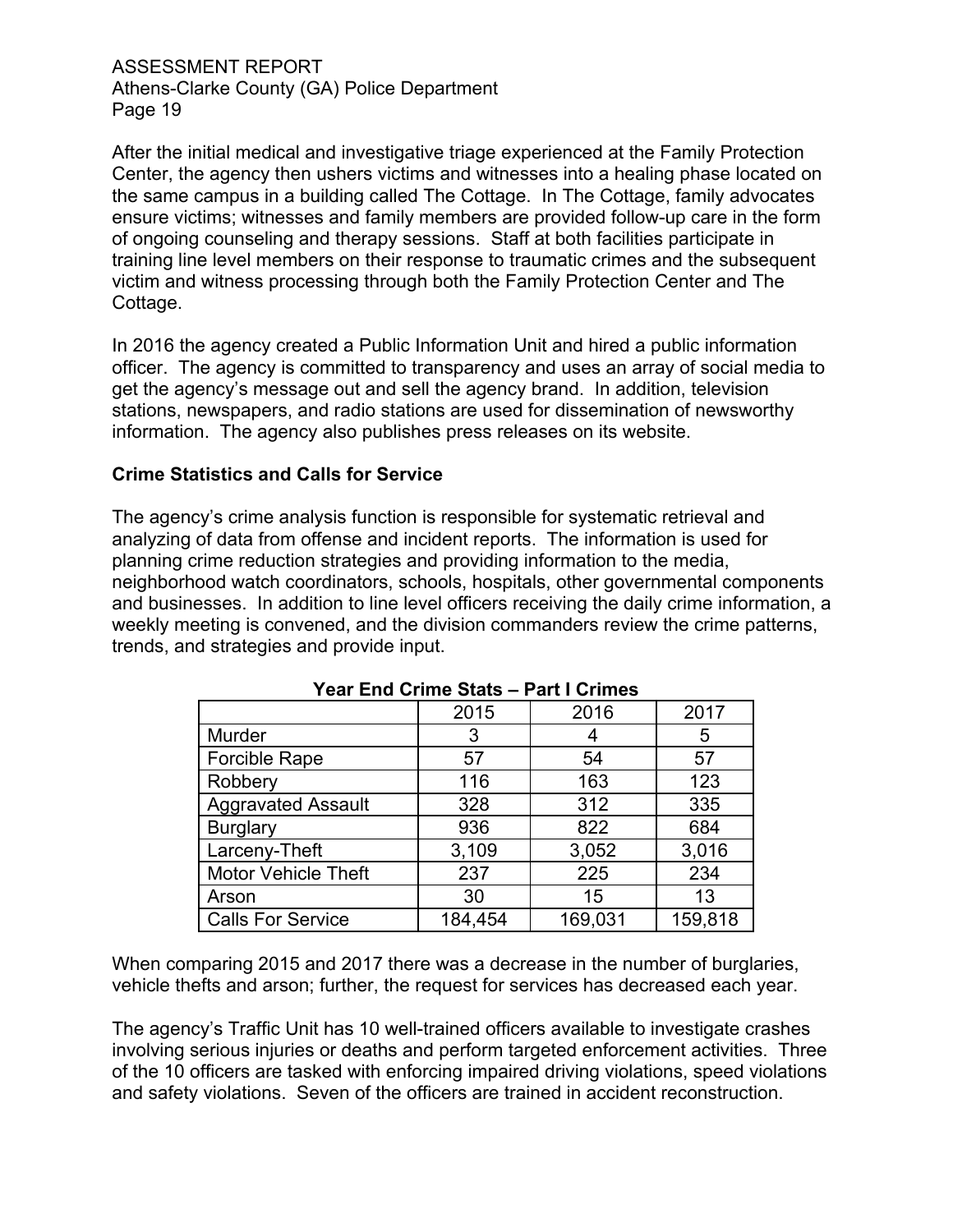When officers observe traffic violations, if warranted, they can arrest the violator, issue a traffic citation, or give a verbal warning.

## **Vehicle Pursuits**

The chief requested vehicle pursuit practices be an area of focus by the assessment team. The focus revealed recommendations provided in the pursuit analysis were used to revise the pursuit policy. The current directive went into effect January 2018. The most significant change was no longer allowing pursuits for misdemeanor offenses. When an officer determines a motor vehicle pursuit is warranted or should be continued they are required to consider a multitude of things that include, the nature of the offense, traffic conditions, pedestrian traffic, and weather conditions. They must also decide if the necessity to apprehend the fleeing suspect outweighs the inherent risk of the pursuit or if alternative means of apprehension exist. The use and prohibition of physical intervention tactics such as roadblocks and ramming of a pursued vehicle is addressed in the directive. With supervisory approval, an officer can deploy tiredeflating devices to disable a fleeing vehicle.

Upon notification that a vehicular pursuit is in progress, the on-duty supervisor assumes responsibility for monitoring and controlling the pursuit as it progresses. The pursuing officers' report is reviewed by their chain of command for policy compliance. The report is further used to perform an annual analysis of all vehicle pursuits to determine if the agency's training and policy are sufficient or if there needs to be a revision. A review of the last three analysis revealed that each analysis improved from the previous year.

| <b>PURSUITS</b>             | 2015 | 2016 | 2017 |
|-----------------------------|------|------|------|
| <b>Total Pursuits</b>       | 34   | 25   | 40   |
| <b>Terminated by Agency</b> | 8    | 8    | 10   |
| <b>Policy Compliant</b>     | 32   | 25   | 36   |
| <b>Policy Non-compliant</b> | 2    |      | 4    |
| Accidents                   |      |      | 11   |
| Injuries: Officer           |      |      |      |
| <b>Suspect</b>              |      |      | 3    |
| <b>Third Party</b>          |      |      |      |
| <b>Traffic Offense</b>      | 29   | 15   | 29   |
| Felony                      | 4    |      | 6    |
| Misdemeanor                 | 25   | 18   | 30   |

**Vehicle Pursuits**

There were 99 pursuits initiated during this accreditation cycle and 94% were policy compliant. The pursuits involved felonies 17% of the time, misdemeanors 43% of the time and traffic offenses 74%. The pursuits resulted in a crash 12% of the time and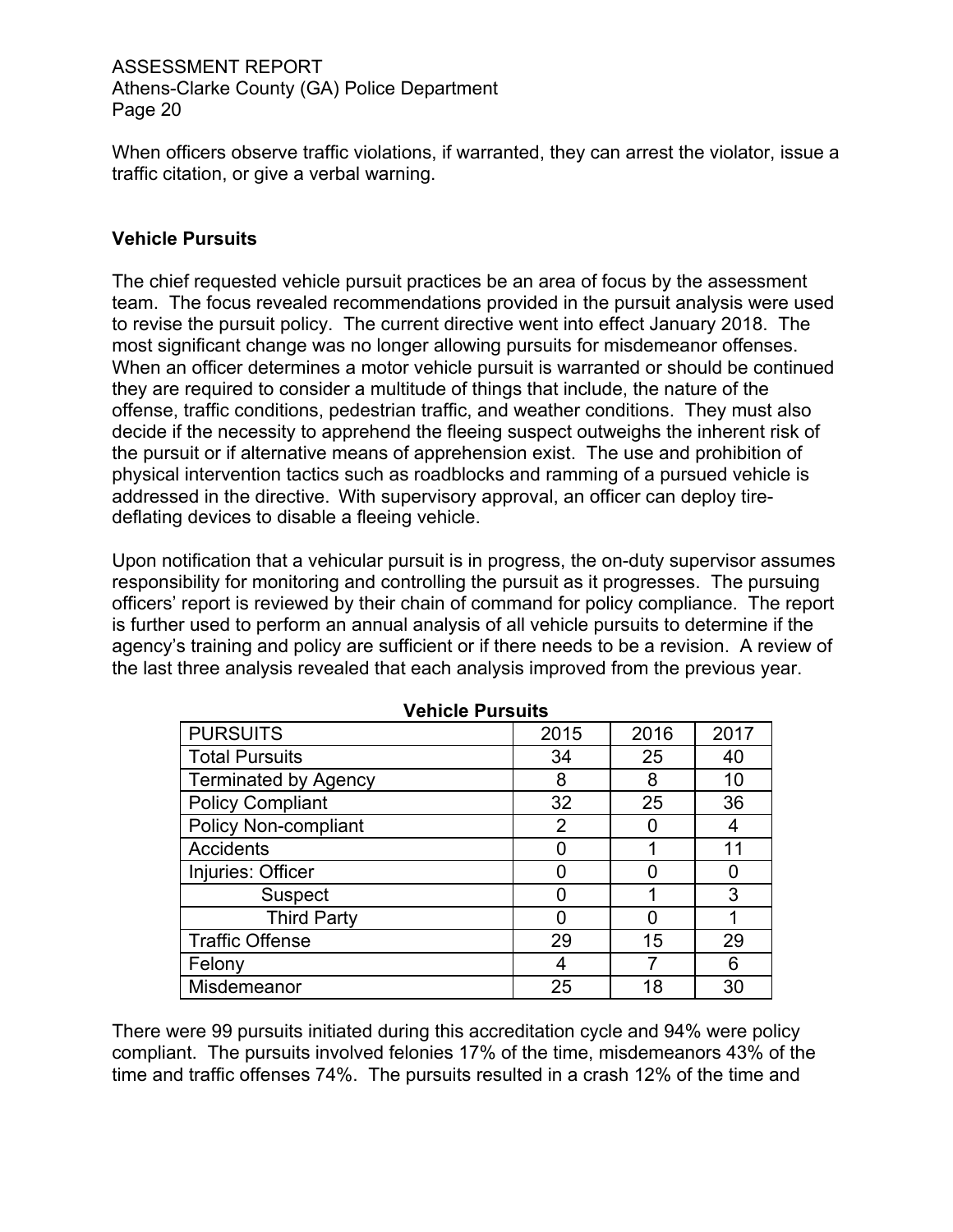26% were terminated. When policy violations occurred corrective such as training, counseling or discipline was taken.

#### **Critical Incidents, Special Operations and Homeland Security**

The agency partners with the University of Georgia, the Georgia Bureau of Investigations, the Federal Bureau of Investigations, and Athens-Clarke County Fire Department when responding to critical incidents. The agency utilizes the National Incident Management System (NIMS) while operating at event scenes or disasters. Personnel are trained on the Incident Command System (ICS) and officers participate in a training exercise annually with their partner agencies. The most recent exercise portrayed an active shooter requiring a response from numerous first responders.

The agency maintains a Strategic Response Team and a Crisis Negotiations Team. All of the agency's specialty teams are staffed by officers who volunteer for the assignments as collateral duties. The agency has a defined selection process for officers interested in becoming a member of these teams. The selection process tests physical fitness abilities, critical thinking abilities, and firearm skills. It concludes with an oral interview board. If selected for the team, members attend eight hours of training monthly in-house. Team members also attend advanced training outside the agency. The officers assigned to these teams are responsible for responding to hostage situations, barricaded individuals, serving high-risk search and arrest warrants and providing dignitary protection.

The agency also recognizes the need to quickly assess terrorism-related intelligence and direct that information to organizations best suited to analyze and evaluate such information. Agency members attend quarterly meetings with the Northeast Georgia Intelligence Network. Additionally, the individual responsible for Crime Analysis and Homeland Security monitors the Department of Homeland Security website. A relationship is also maintained within the Georgia Information Sharing and Analysis Center to report and receive homeland security information. The agency's website and social media is used to provide the community terrorism-related information.

#### **Internal Affairs and Complaints against employees**

As part of the agency's commitment to providing quality services they have created a user-friendly process for providing positive and negative feedback about the agency and its members. Complaints and compliments can be made in person, by telephone, email, and letter, or via the agency's website. The agency also investigates an allegation of misconduct reported in a newspaper or on Facebook.

Depending upon the nature of the allegation, the complaint is either investigated by the member's supervisor or the Professional Responsibility Unit. When the allegation is a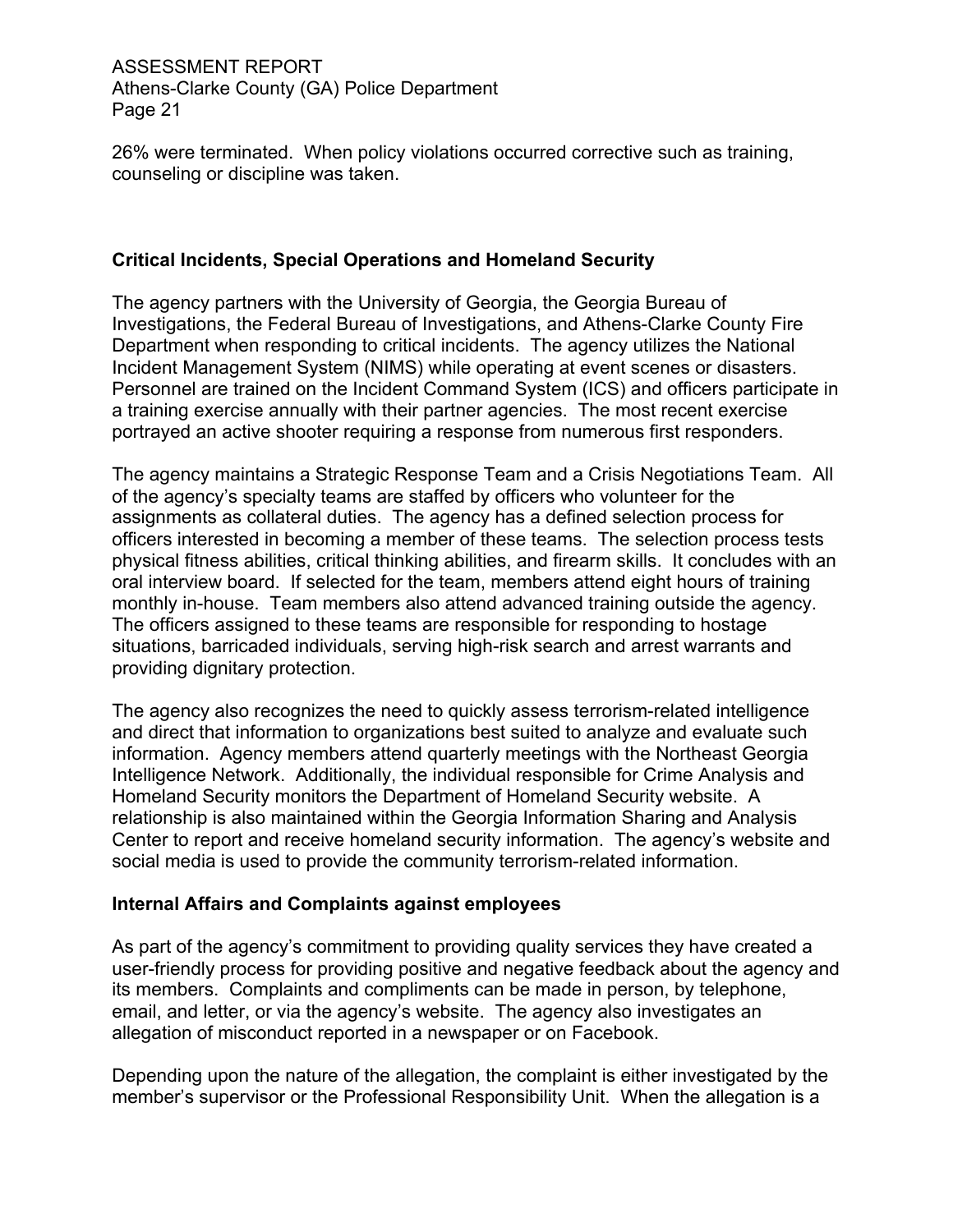major violation of agency policy or involves criminal or possible criminal activity, the Professional Responsibility Unit, the assistant chief of police, and the chief of police are notified. The employee whom the complaint is lodged against is informed and provided a summary of their rights and responsibilities regarding the investigation.

As a general rule, the investigation of a major policy violation must be concluded in 30 days, unless circumstances necessitate additional time and minor complaints are often handled immediately. When the complainant has provided a means to contact them they are informed the complaint has been received and assigned for investigation. The complainant is kept informed during the investigation. Upon completion of the investigation the complainant and employee are informed in writing of the outcome of the investigation.

| <b>External</b>      | 2015 | 2016 | 2017 | <b>Internal</b>      | 2015 | 2016 | 2017 |
|----------------------|------|------|------|----------------------|------|------|------|
| Citizen              |      |      |      | <b>Directed</b>      |      |      |      |
| Complaint            | 20   | 44   | 55   | Complaint            |      | 4    |      |
| Sustained            |      |      |      | Sustained            |      |      |      |
| <b>Not Sustained</b> |      |      |      | <b>Not Sustained</b> |      |      |      |
| Unfounded            |      | 40   | 12   | Unfounded            |      | 2    |      |
| Exonerated           |      |      | 36   | Exonerated           |      |      |      |

#### **Complaints and Internal Affairs Investigations**

There were 132 complaints about the agency and its members that required an investigation by the Professional Responsibility Unit. The investigations revealed 11% of the complaints were sustained, 9% were not sustained, 63% were unfounded, and 30% were closed with the employee being exonerated. The agency posts data about the complaints on its website.

#### **Detainee and Court Related Activities; Auxiliary and Technical Services (Chapters 70-84)**

The Athens-Clarke County Police Department requires officers to search their assigned vehicle at the beginning of their tour of duty, prior to detainee transport and after the transport. Detainees are placed in restraints and a search of the detainee is completed prior to transport. However, officers are allowed some latitude regarding placement (rear or front) of restraints if the detainee is injured.

Officers are also permitted to utilize specially designed vehicles from the Athens Regional Medical Center and Athens-Clarke County Transit Department for detainees with special needs. These agencies have vehicles equipped for this purpose. However, during this accreditation cycle, all detainees were transported in patrol vehicles with safety barriers with interior rear window and door handles removed or in the agency's prisoner transport van. Once transport has begun, detainees are prohibited from communicating with anyone and officers cannot delay the transport unless they encounter an extreme emergency requiring immediate law enforcement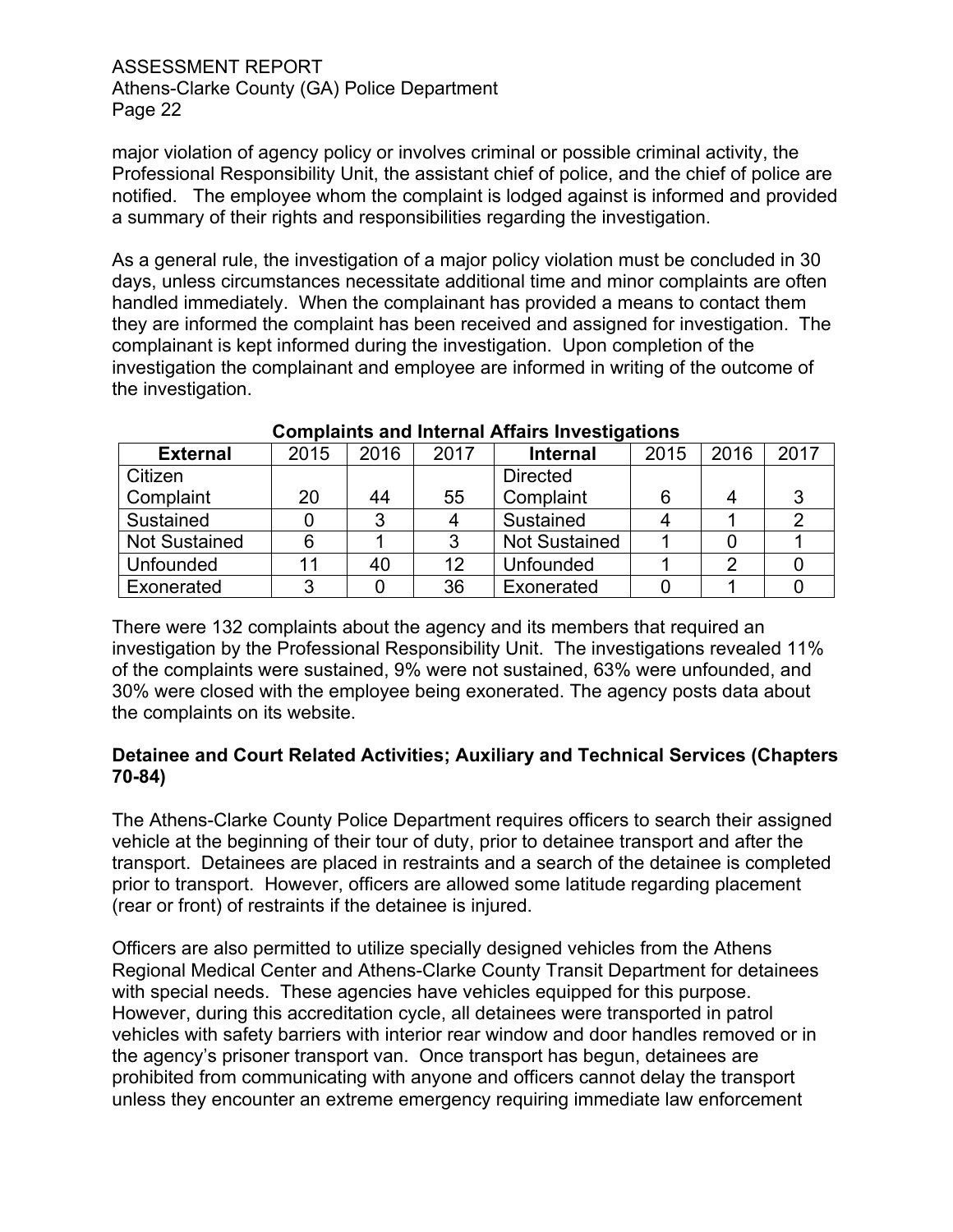action. When transferring custody of the detainee to personnel at a receiving facility, the officer is required to convey crucial medical, psychological and security related information and if the detainee is injured. Further, the officer is not permitted to remove the restraints until the detainee is inside a secure facility. Although no escapes have occurred, the agency has procedures in place that prescribes the actions to be taken in the event of an escape.

The agency has areas that are used to process impaired drivers and take fingerprints when needed. During processing, the individual remains under the supervision of the arresting officer or the detective. Training on the operation of the processing areas is provided to all new hires with refresher training provided every three years. There are strategically located lock boxes in the areas for securing firearms. However, the agency does not have any temporarily detention areas.

The agency does not have any holding facilities and the Athens-Clarke County Sheriff's Office is responsible for courtroom security. Sworn officers in accordance with the provisions of governing statutes and internal procedures fulfill the tracking and execution of criminal process. However, the agency does not serve any civil process, this is responsibility of the Athens-Clarke County Sheriff's Office.

The Athens-Clarke County Police Department Communications Division is operated as a public safety answering and dispatch center. On July 30, 2016, the Commission on Accreditation for Law Enforcement Agencies Inc. awarded the center-accredited status from the Public Safety Communications Accreditation Process. The center is licensed by and complies with all associated Federal Communications Commission regulations. Further, the agency's practices regarding the standards from that process that are interrelated with those found in the law enforcement process were found to be in compliance with the requirements. The Communications Division was awarded the 2018 Communications/911 Center of the Year Award by Georgia Emergency Communications.

The Athens-Clarke County Police Department records function is located at the agency headquarters and citizens can acquire copies of reports Monday through Friday from 7:00 a.m. to 5:00 p.m. While the agency provides access to public records through a walk-in service, most requests are received via email. After these hours, the area is secured and under video surveillance, but is accessible to supervisors. The agency provides a comprehensive report-writing manual for officers that provides detailed guidance for the preparation of reports and the content required. Each officer is required to complete their assigned reports prior to the end of their tour of duty. Prior to the end of their tour of duty, supervisors secure a listing of all case numbers issued that watch. The supervisor verifies all listed reports have been submitted.

The storage, dissemination, and release of agency records are in accordance with agency directives and the Georgia Law Enforcement Open Records Act. The retention of juvenile records, as well as other agency records, is in accordance with the Georgia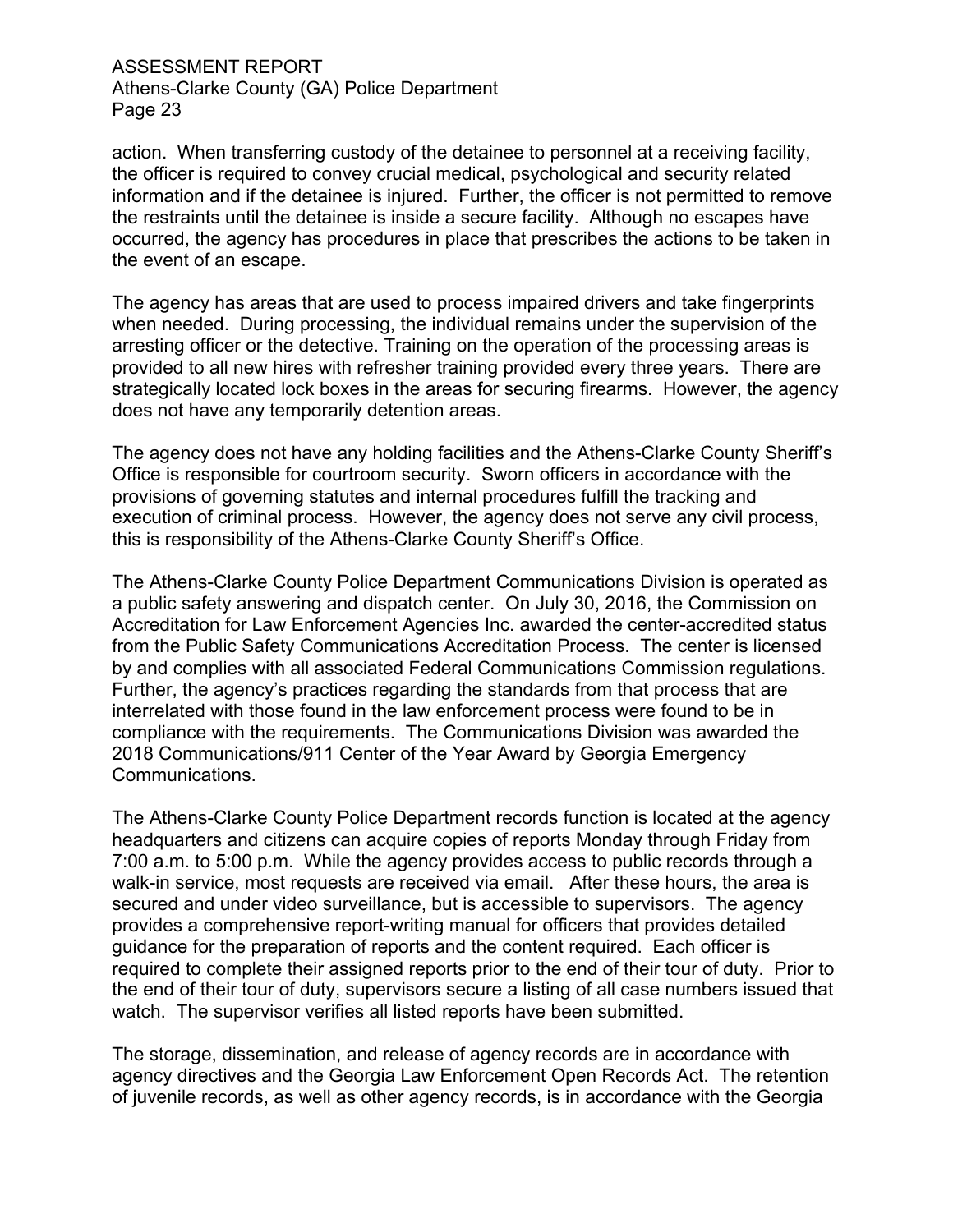Secretary of State's Records Retention Schedule for Local Governments. The computer system coordinator categorizes offenses and makes the data available monthly to the Georgia Bureau of Investigation Crime Information Center for Uniform Crime Reporting (UCR) purposes. An anti-virus protection system has been installed on the agency's computer system and daily system back-ups are performed and properly stored. Agency members are required to change their password every 90 days. When they do not change their password, they are automatically locked out of the system. Further, during a 12-month period they cannot repeat the use of a password. An annual computer security audit is also completed.

The Athens-Clarke County Police Department is committed to holding those who commit crimes accountable for their actions and understands that physical evidence is paramount in criminal cases. The officer at a crime scene is responsible for the overall management of the scene and ensuring evidence is collected. All officers are trained in the basic steps to follow when collecting items of evidentiary value including Deoxyribonucleic Acid (DNA) evidence.

When the officer on scene determines the processing or evidence collection needed is beyond their capabilities they confer with a supervisor. Detectives assigned to the Forensic Unit are available 24-hours a day with expertise in the collection and preservation of evidence. These detectives have primary responsibility for processing crime scenes and when requested major vehicle accident scenes. The Forensic Unit detectives are equipped with specialized equipment needed for crime scene investigations such as; lighting equipment, specialized photographic equipment, metal detectors, infrared capabilities, blood and fingerprint kits.

The services of the Georgia Bureau of Investigation laboratory are used for testing of drugs, DNA evidence and ballistics. Investigators trained in computer forensics, respond to scenes to collect and process computers for evidence. Written reports are required of all personnel involved in processing a scene and/or taking custody of evidence or other property. The items collected must be delivered to the agency's storage facility or temporary storage locations prior to the member's tour of duty ending. Once received at the storage location every item is bar coded and stored in designated secure areas with additional security provided for those items of high value and tracked until its final disposition.

The agency built a new property and evidence facility in 2015. A complete inventory of the property and evidence was completed during the move by the agency's current property and evidence custodian. All visitors are logged in and escorted while in the facility. Each item is documented from the time it comes into the possession of an agency member until its final disposition. An evidence technician demonstrated the capabilities of the electronic record keeping system used for property disposition. Secure temporary storage is available when the property/evidence facilities are closed. The agency also has procedures in place to regulate the use and security of controlled substances that are used for training purposes. The chief assigns a supervisor to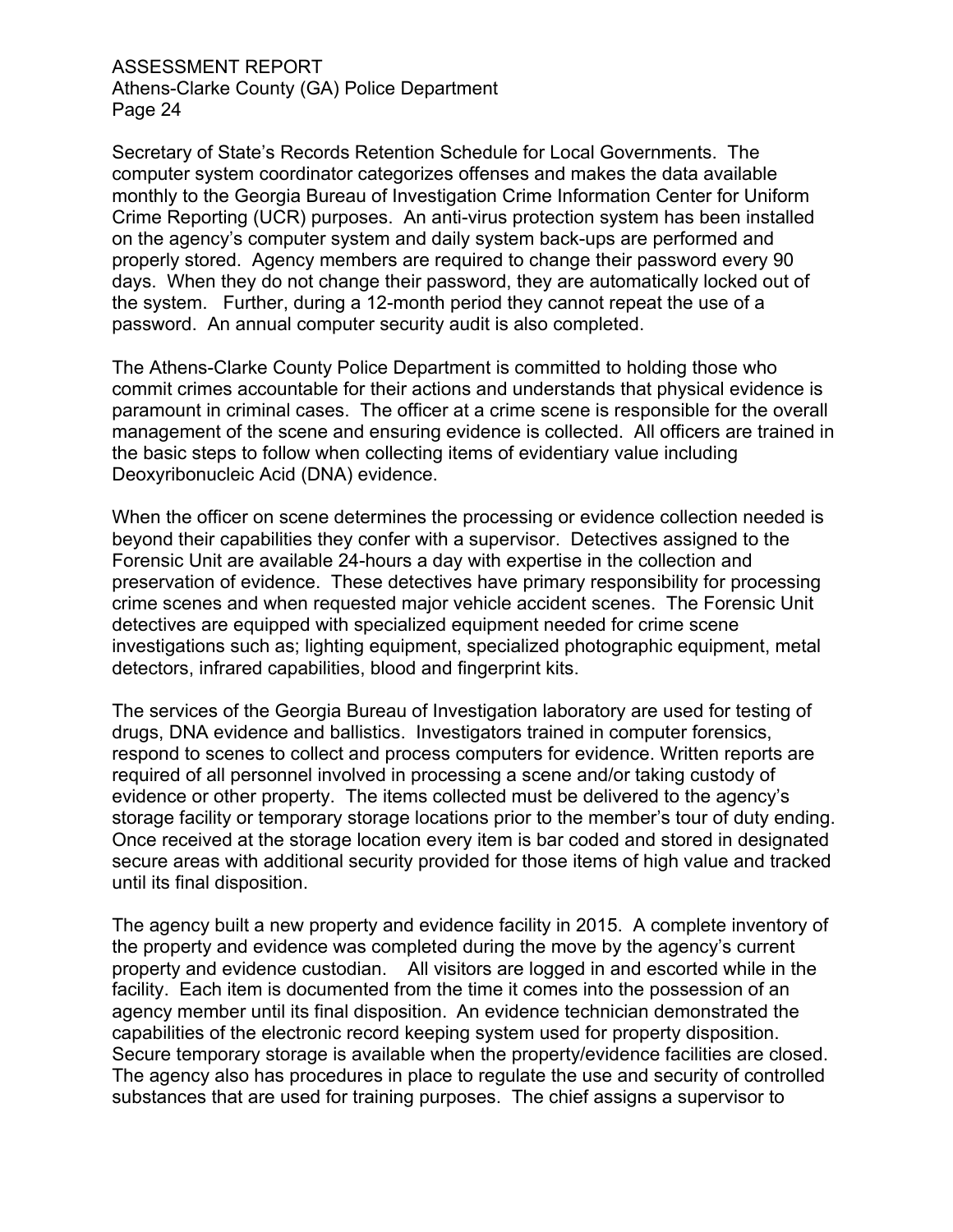complete an annual unannounced inspection with the most recent having been completed in June 2017. The evidence custodian is responsible for the property evidence function and completes a semi-annual inspection to ensure established procedures are being adhered to and the storage areas are orderly. The most recent semi-annual inspection was completed in August 2017. The inspection revealed the disposal of property was not being completed timely and corrective action was taken. The accreditation coordinator led the team that completed the most recent annual audit, which was completed in September 2017. The assessment team observed items were being maintained within policy and accreditation guidelines.

Property acquired through the civil process is auctioned through an online system after it is released to the agency by the courts. The agency procedures require the approval of the chief to convert items to agency use. The agency has an on-call system for calling in a property custodian to assume control of item(s) too large to place in the temporary storage lockers. There was not a change in the property during this accreditation cycle.

## **H. Standards Issues Discussion**:

This section provides specific information on standards found to be in compliance after on-site "adjustments" were made. Adjustments may include modifying agency policies and directives, creating documentation, and an alteration of the physical plant.

This section does not apply.

#### **I. 20 Percent Standards**:

CALEA agencies must be in compliance with at least 80% of applicable other than mandatory (O) standards. The agency is free to choose which standards it will meet based on their unique situation.

The agency complied with 93% of applicable other-than mandatory (O) standards.

#### **J. Future Performance / Review Issues**

This section does not apply.

#### **K. Table: Standards Summary**:

|                                        | TOTAL |
|----------------------------------------|-------|
| Mandatory (M) Compliance               | 305   |
| <b>Other-Than-Mandatory Compliance</b> | 67    |
| <b>Standards Issues</b>                |       |
| (O) Elect 20%                          |       |
| Not Applicable                         | 107   |
|                                        |       |
| <b>TOTAL</b>                           | 484   |